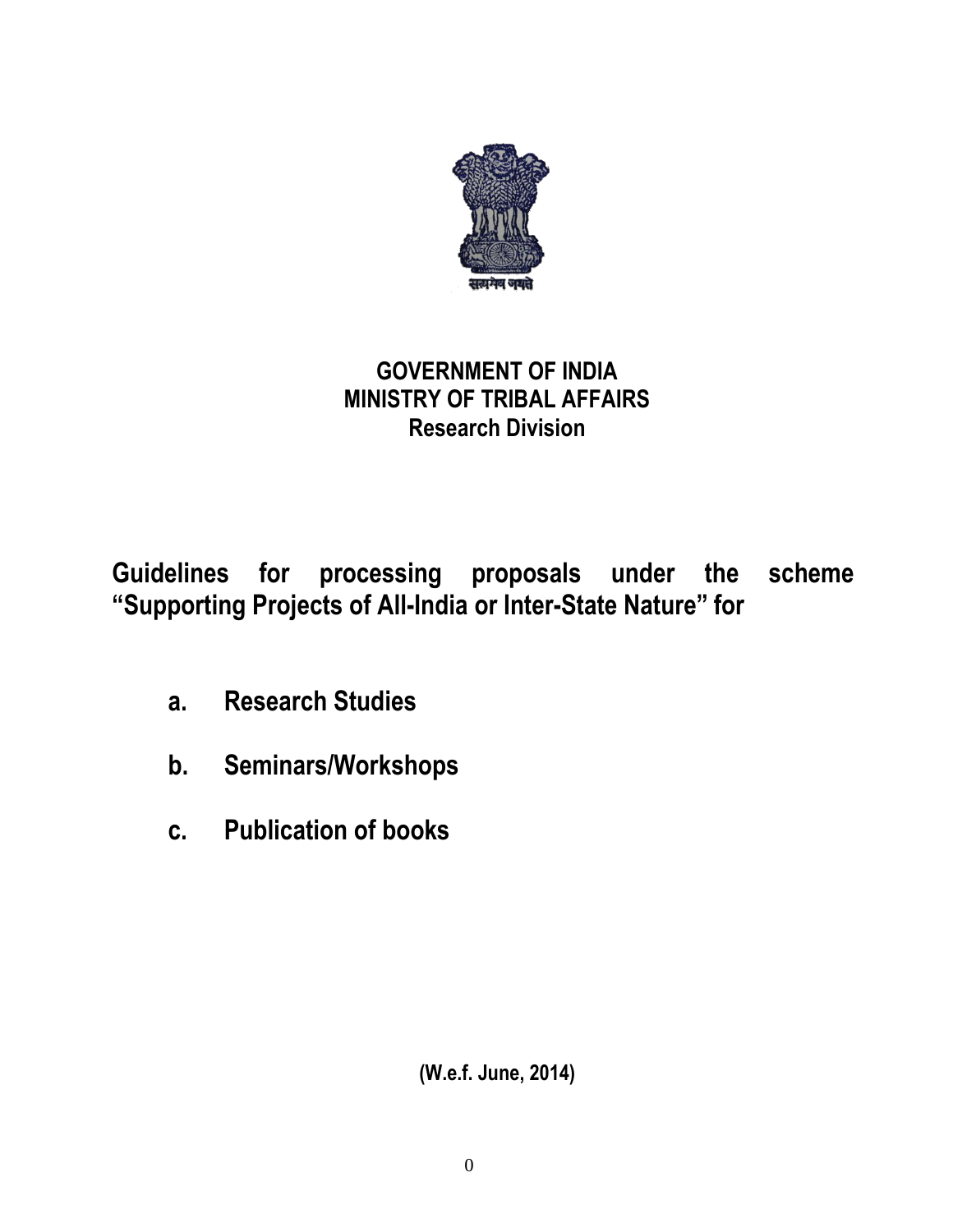### **Supporting Projects of All-India or Inter-State Nature**

### **A. Introduction**

. The issue of tribal development has been engaging the attention of the planners, administrators and people"s representatives since the planning process started in the country. However, inspite of political, social and economic commitments, the development gaps exits between tribal and non-tribal population. Due to economic activities like industrialization, mining, multi-purpose projects etc, large part of the tribal population has been driven out from their natural habitats and are facing social-cultural problems. Antiexploitation legislations and special constitutional provisions for safeguarding their interests and for accelerating their socio-economic development have also not been effectively implemented. It is in this context that the Ministry of Tribal Affairs feels the need to support research studies for.

- Evaluating the efficacy and effectiveness of selected tribal welfare programmes.
- Providing research inputs for identification of implementation bottlenecks and suggesting remedies.
- Undertaking mid course correction for improving service delivery and development interventions.
- Documenting success stories for replication/ up scaling of good practices, etc.

### **B. Scheme of Grants-in-Aid (G-i-A) to Institutions/ Universities/ Non-Government Organisations (NGOs)**

In keeping with the mandate of the Government for accelerated socio-economic development of the STs, the Government initiated the Scheme for Grants-in-aid under **"Research and Training for the Welfare of STs"** in the **First Five Year Plan.** The scheme is now known as "**Research and Training".** One of the components of this scheme is **"Supporting Projects of All-India or Inter-State Nature"**. Under this sub-scheme, G-I-A is given for:

- **1. Research/Evaluation Projects** research including action research for evolving innovative programmes and evaluation studies for ascertaining the adequacy or otherwise of developmental programmes and services;
- **2. Seminar/Workshops** workshops and seminars helpful in orienting developmental programmes and disseminating knowledge and exchange of experience and
- **3. Publication of books** publication assistance to individual authors for bringing out literature on tribal development. The projects covered under this assistance should have focus on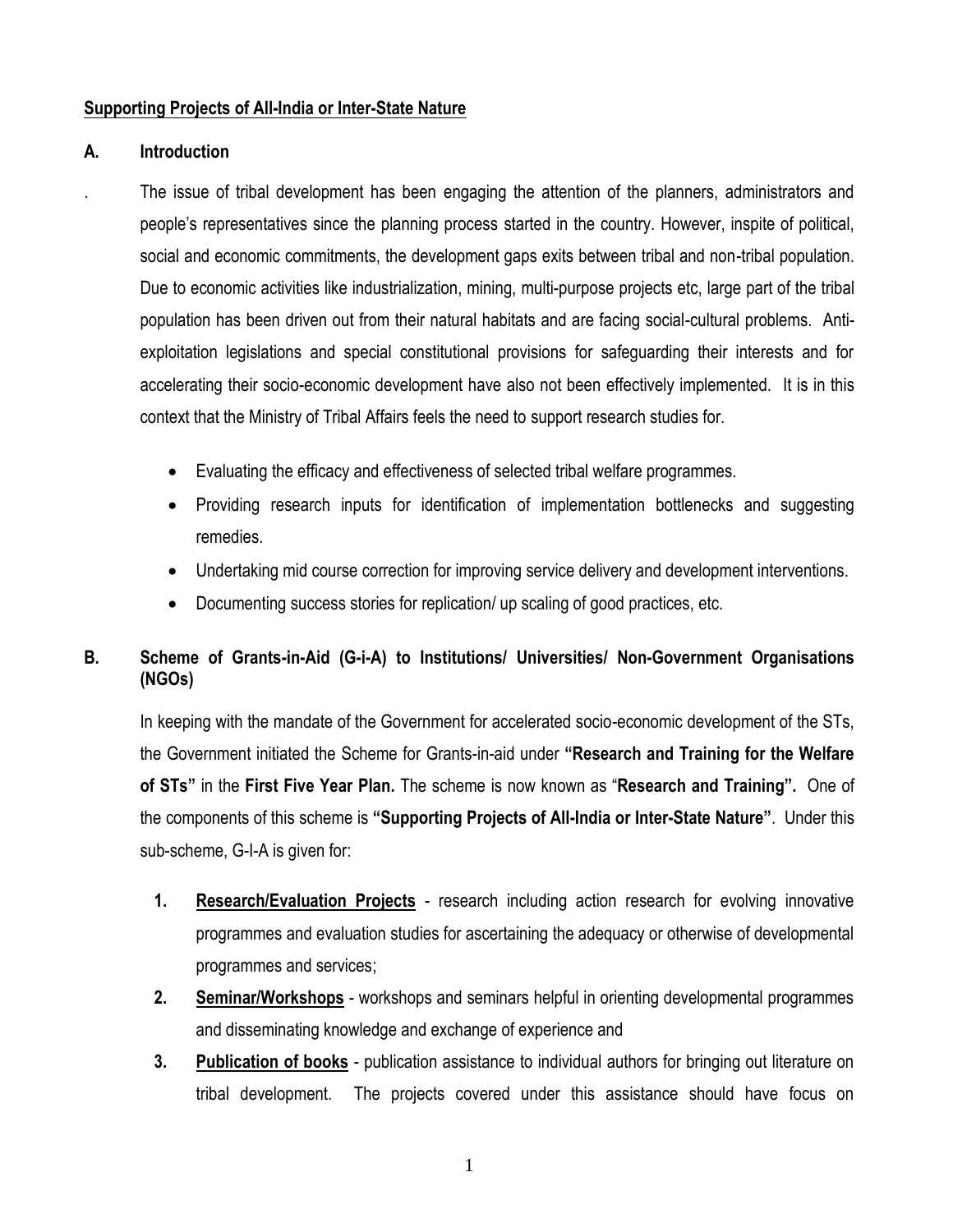accelerating tribal development programmes in the field of planning, programming and implementation

### **C. Coverage/Types**

### **C.1. Research/Evaluation Studies**

The projects sponsored by the Ministry of Tribal Affairs will be in the field of tribal development and may cover connected disciplines like anthropology, sociology, economics etc. However, priority within this broad area will be accorded to the following types of studies:

- (a) Studies that can analyse present policies and schemes vis-à-vis their functioning in the field so that practical solutions to implementation problems and shortfalls can be identified ;
- (b) Comparative studies across various programmes, to identify reasons and common parameters of success. This may also be inter-State/inter-district comparisons;
- (c) Studies on innovative ideas on projects for possible replication;
- (d) Studies showing adverse beneficial impact of policy prescriptions on Particularly Vulnerable Tribal Groups (PVTGs);

The selection criteria will include overall importance cum applicability, set time and activity schedule, and an easily monitorable format.

### **C.2. Seminars/Workshops**

Grants under this category may be made to an institution or a group of institutions for organizing seminars/workshops which will help in (i) identifying problem areas and developmental issues/problems in the broad field of tribal development, and (ii) disseminating research findings. A seminar should focus on awareness generation and dissemination of knowledge about the existing programmes on tribal development and motivate tribal people to take advantage of these programme and schemes. On the other hand, a workshop should result in a set of workable recommendations which could be used in policy planning and formulation. For this, workshops linked with pilot projects for testing the practicability of recommendations would be encouraged. The duration of workshop will be for 1 day extendable to a maximum of 3 days where field tour is essential. The Ministry will normally support seminars/workshops in tribal areas and in only exceptional and well-reasoned cases, with the approval of Secretary(TA), in cities far way from such areas.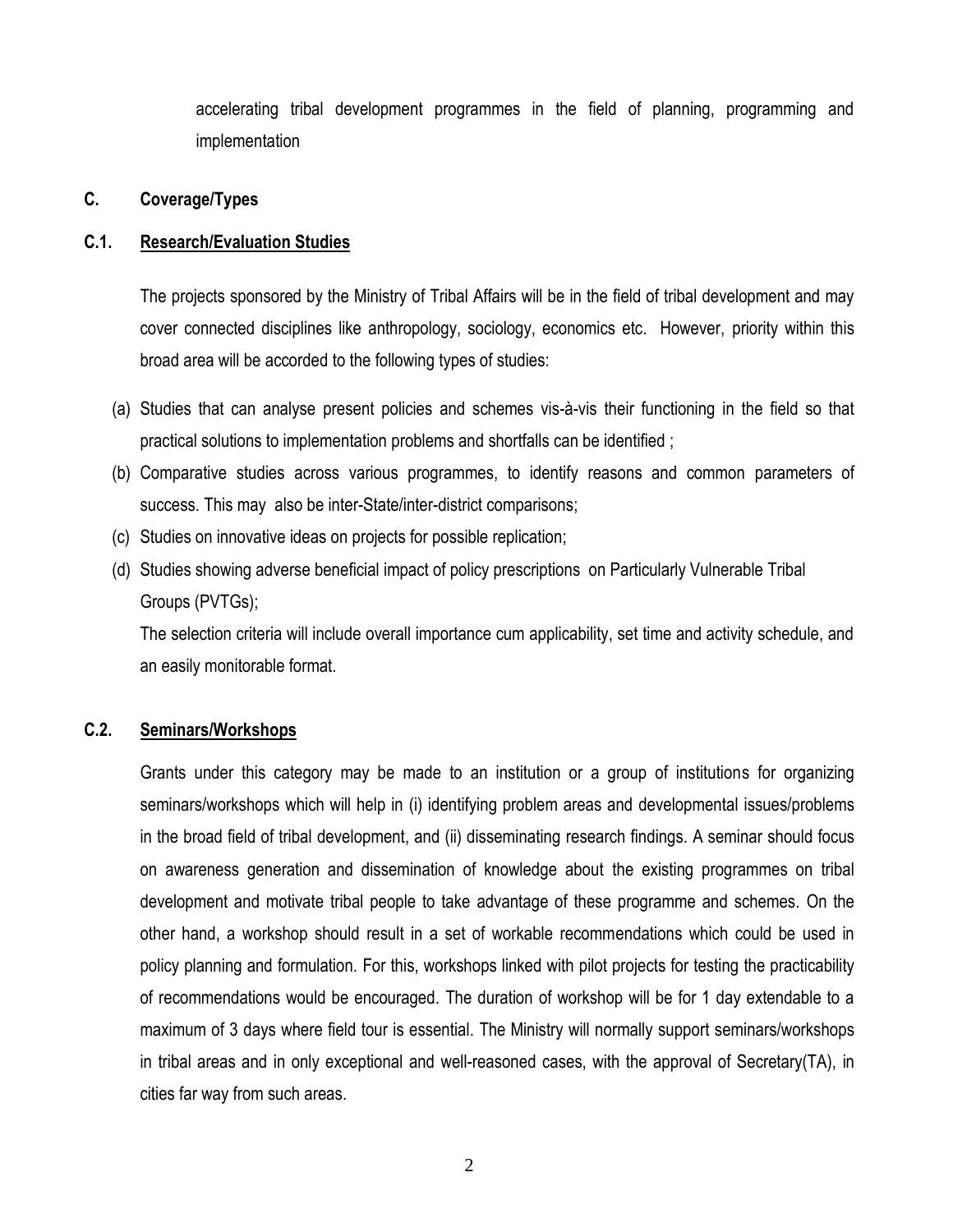### **C.3. Publication of books**

To encourage eminent authors/ writers/ scholars to write on or translate good books on tribal development, including on non-written tribal folklores, the Ministry may provide grants, preferably to an institution to which such persons are affiliated.

#### **D. Eligible Institutes/Organisations for conducting research studies and Seminars/Workshops**

Only reputed institutions, universities, State Tribal Research Institutes (TRIs), Institutes affiliated with UGC / AICTE and State/UT recommended NGOs shall be considered for award of research studies and seminars/workshops as per the terms and conditions given at **Annexure-I**. Specific Terms and Conditions for commissioning the study are placed at **Annexure-II**.

### **E. Nature of Assistance**

- 1. **Research/evaluation studies**: The assistance given by the Ministry for research studies will be released to an Institution/Organisation only. The Project Director will have to work in an honorary capacity. The applicant Institution/Organisation has to submit the proposal in the prescribed application format as given at Annexure-II(a). The grants of this Ministry will ordinarily be given for research projects covering a period as approved by the ministry. The selected organization will furnish the final report within three months of the completion of the project, but a status/draft report will be submitted immediately on completion of the stipulated project period. The grants of the Ministry will be on cent percent basis. The assistance will be released in two installments in proportion of **70:30.** 70% of the sanctioned grant will be released as 1st instalment. The balance 30% will be released after the receipt of the final Report.The organization will make a presentation of the final draft in the Ministry of Tribal Affairs. The final Report (after incorporating suggestions received), along with the executive summary will be submitted along with two hard copies and a soft copy. The final report of the project will carry prominently an acknowledgement of the financial assistance provided by the Ministry and a statement to the effect that the views expressed in the report is that of the grantee/author and the Ministry bears no responsibility in this regard.
- 2. **Seminars/workshops**: Grants for seminars/workshops will be made available through the head of the Institution/ Organisation organizing it. The pattern of the financial assistance for the purpose will be as under:-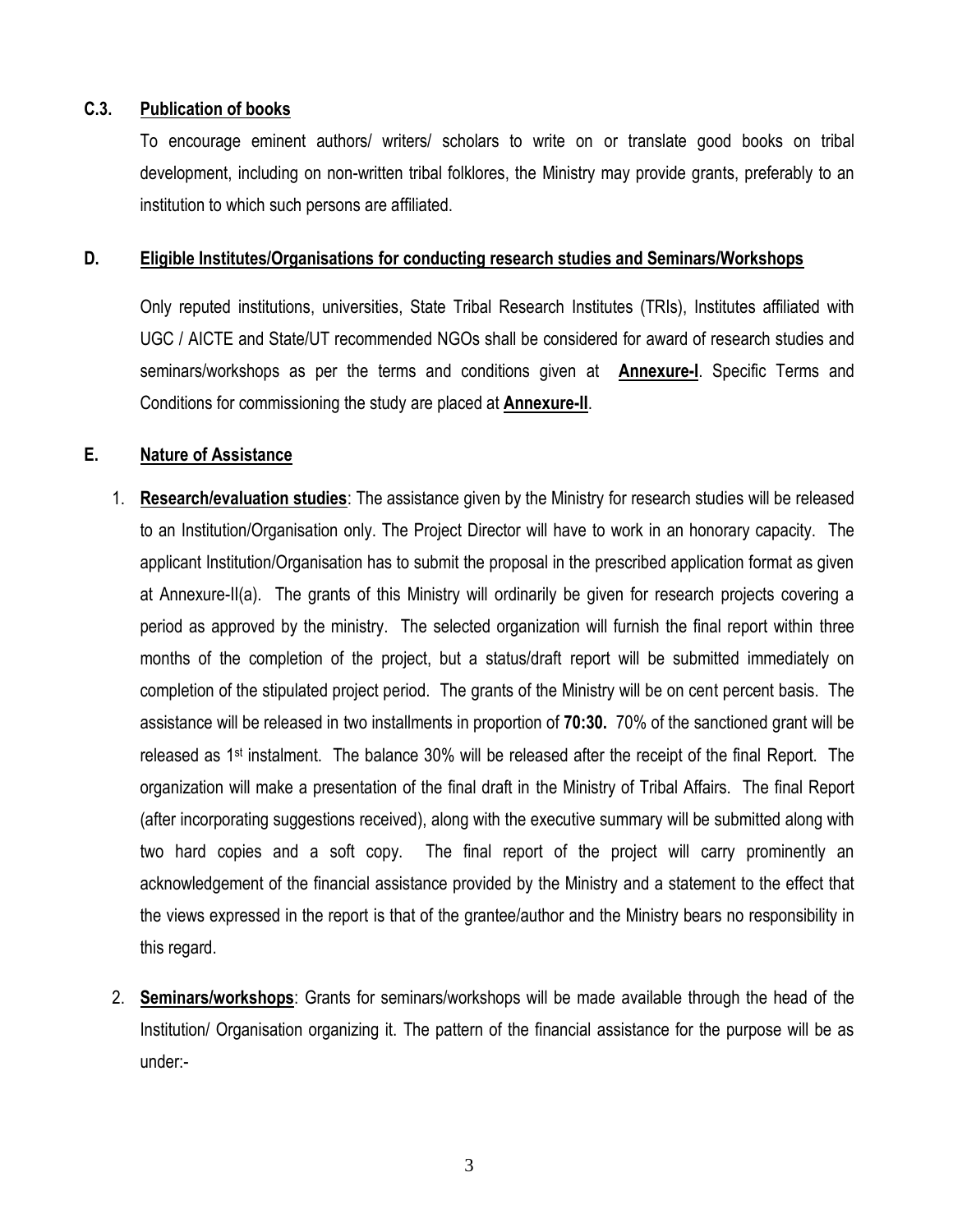| Day(s)                                                             | <b>Amount (Rupees in lakhs)</b> |
|--------------------------------------------------------------------|---------------------------------|
| For one day                                                        | 0.50                            |
| For two days                                                       | 0.75                            |
| For three days (exceptional, days<br>where field tour is involved) | 1.00                            |

The assistance will be released in two installments in the proportion of 90:10. 90 percent of the total grant sanctioned will be released as 1<sup>st</sup> installment on approval and the remaining 10 percent of the total Grant-in-aid sanctioned will be released only after receiving the following documents after the conclusion of the seminar/ workshop:

- a) Two hard copies (including a soft copy in C.D.) of the proceedings of seminar/workshop which *inter-alia* should include
	- (i) The objective of the Seminar/Workshop;
	- (ii) Programme/schedule of the seminar/workshop;
	- (iii) A copy each of the papers contributed;
	- (iv) List of invitees/participants along with their complete addresses;
	- (v) Photographs of participants and resource persons;
	- (vi) Recommendations in brief vis-a-vis the objectives;
	- (vii) Follow up actions initiated/ to be initiated by the organisation.
- b) Audited statement of accounts and Utilization certificate (In GFR 19A format) of sanctioned amount duly certified by the Chartered Accountant.

The support received from the Ministry should be duly acknowledged.

3. **Publications:** Publication grant will be only for works to be undertaken, not compiled. The maximum assistance under the category will be Rs 30,000/- (Rupees thirty thousand only) to be released in two installments in the ratio of 80:20. The first installment of 80% shall be released on approval and the remaining 20 per cent shall be released on receipt of two copies of the book and the utilisation certificate for the 1<sup>st</sup> installment. The applicants would be required to submit a soft copy for putting up of the introduction/ preface on the net.

### **F. Pattern of Assistance for research studies**

The Ministry of Tribal Affairs will consider funding the following items of expenditure for the study to be undertaken: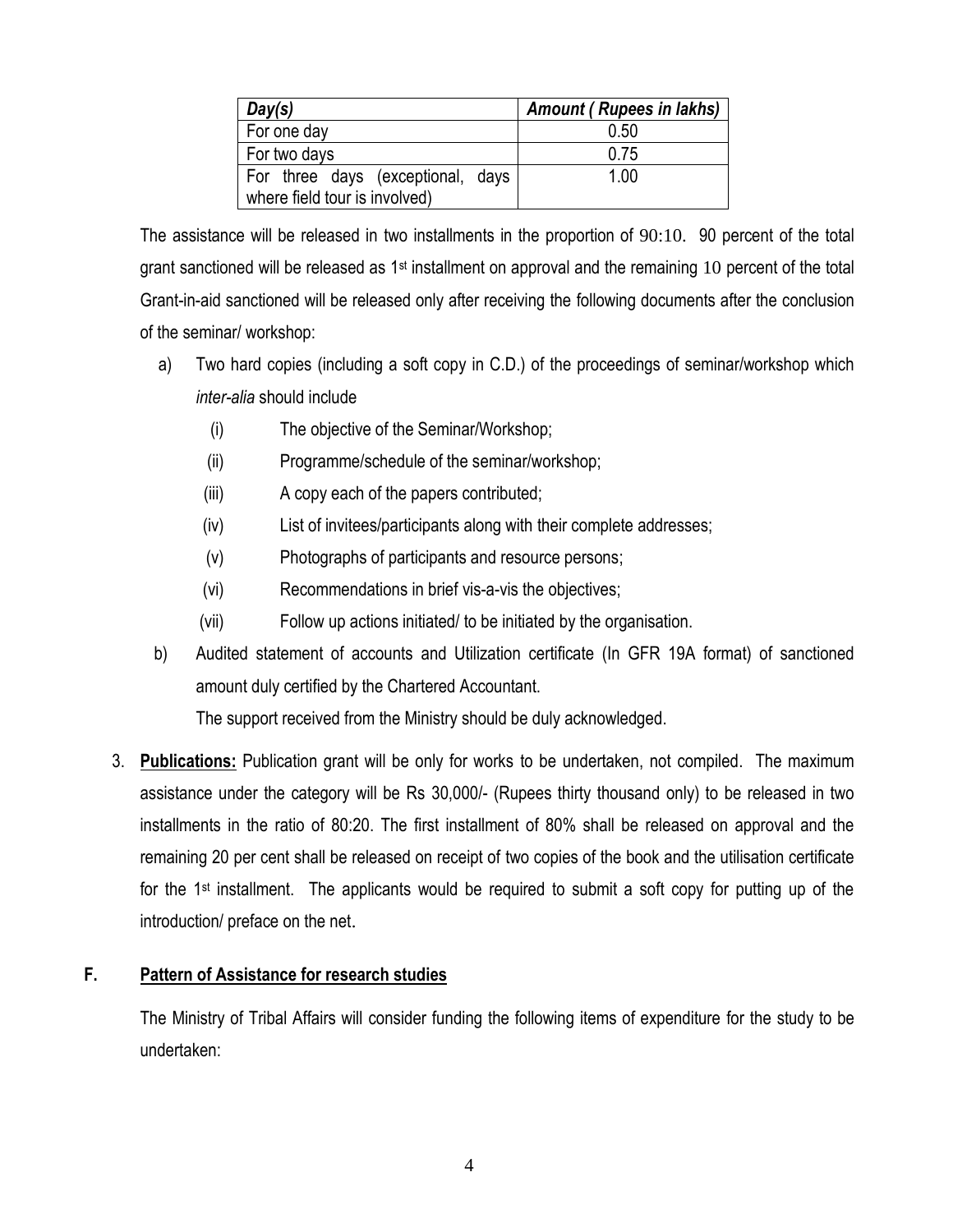- (a) The consolidated pay of the project staff other than Director who will be honorary, except in specific cases where the Ministry is satisfied regarding the need of pay/ remuneration to the Director. The consolidated pay of the peon will not be sanctioned as a part of expenditure on a research project; however, any expenditure on this account may be met out of the overhead charges mentioned below.
- (b) Travels within the country in relation to the project.
- (c) Data processing.
- (d) Stationery, printing and photocopies.
- (e) Equipment, if any to be specified.
- (f) Contingencies.
- (g) Any other (to be clearly specified) and
- (h) Overhead charges  $\omega$  5% of the total cost of items (a) to (g)

### *Note: Retrospective payment for work already done will ordinarily not be permissible.*

The remuneration and conditions of services of the staff employed on the project shall be worked out by the proposer keeping in view the prevalent standard terms of personnel working in similar research project/institutions and shall not exceed the pay of their counterparts, who are regular employees of the research agency.

The categories and the size of the staff in such category would depend upon the nature of the project. All such persons appointed to work on the project and paid from the project funds being fully financed by the Ministry, shall be deemed to be employees of the research agency concerned and the Ministry will not accept any responsibility and/or liability on this/their account.

While formulating the project, the research agency would examine the feasibility of the use of mechanical and or electronic (including computer) devices for processing of the data proposed to be collected and details of cost involved vis-à-vis quantum of data to be processed and the necessary inputs required for it shall be worked out and conveyed to the Ministry along with the comprehensive research proposal.

### **G. Submission of Proposals**

The Ministry of Tribal Affairs will call for proposals through the Ministry"s website and also advertisement in at least three national/regional newspapers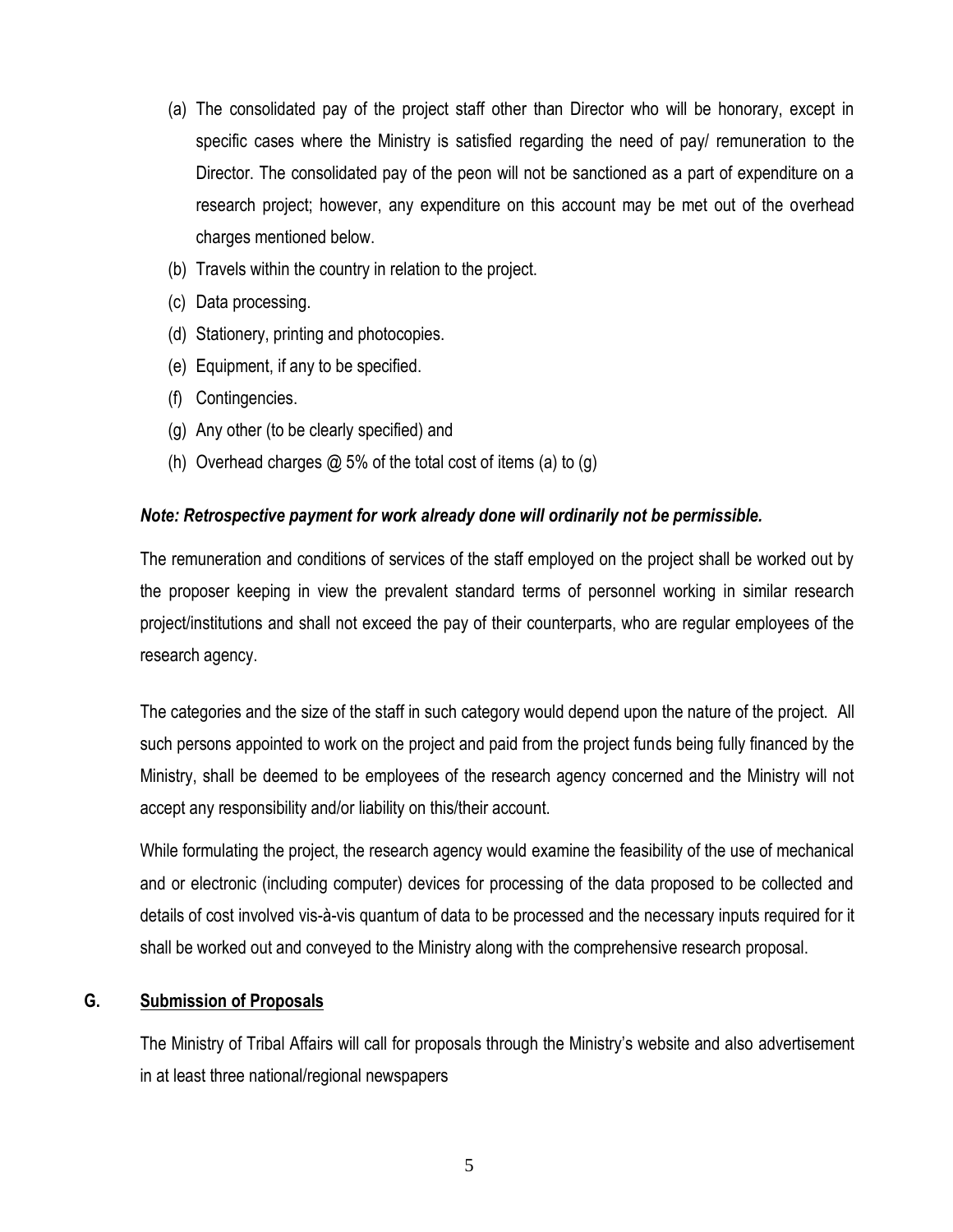The Institutes/Organisations/proposers desirous of applying for grant-in-aid should send details as per the application format at **Annexure-II(a)** for Research Studies**;** for Seminars/Workshops as per the application format at **Annexure-II(b)** and for publications of book as per **Annexure-II(c).** The application for research studies and seminars/workshops complete in all respects should be sent along with the following documents:

- (a) Audited statement of accounts with the Auditor"s Report for the last three years.
- (b) Annual Reports of the last three years.
- (c) Acceptance of Terms and Conditions **(Annexure VII).**

The complete Checklist is given in the **Appendix**

### *Note: Incomplete applications will be summarily rejected.*

### **H. Scrutiny and sanction**

The proposals for research/evaluation study will be evaluated by the designated committee (RAC) of Ministry of Tribal Affairs. The proposals for Seminar/Workshop/Publication of books will be scrutinized and recommended by an internal Selection Committee consisting of officers from different Divisions of the Ministry set up under the Chairmanship of a Joint Secretary or equivalent officer. Final selection, out of the recommended cases will be by Government.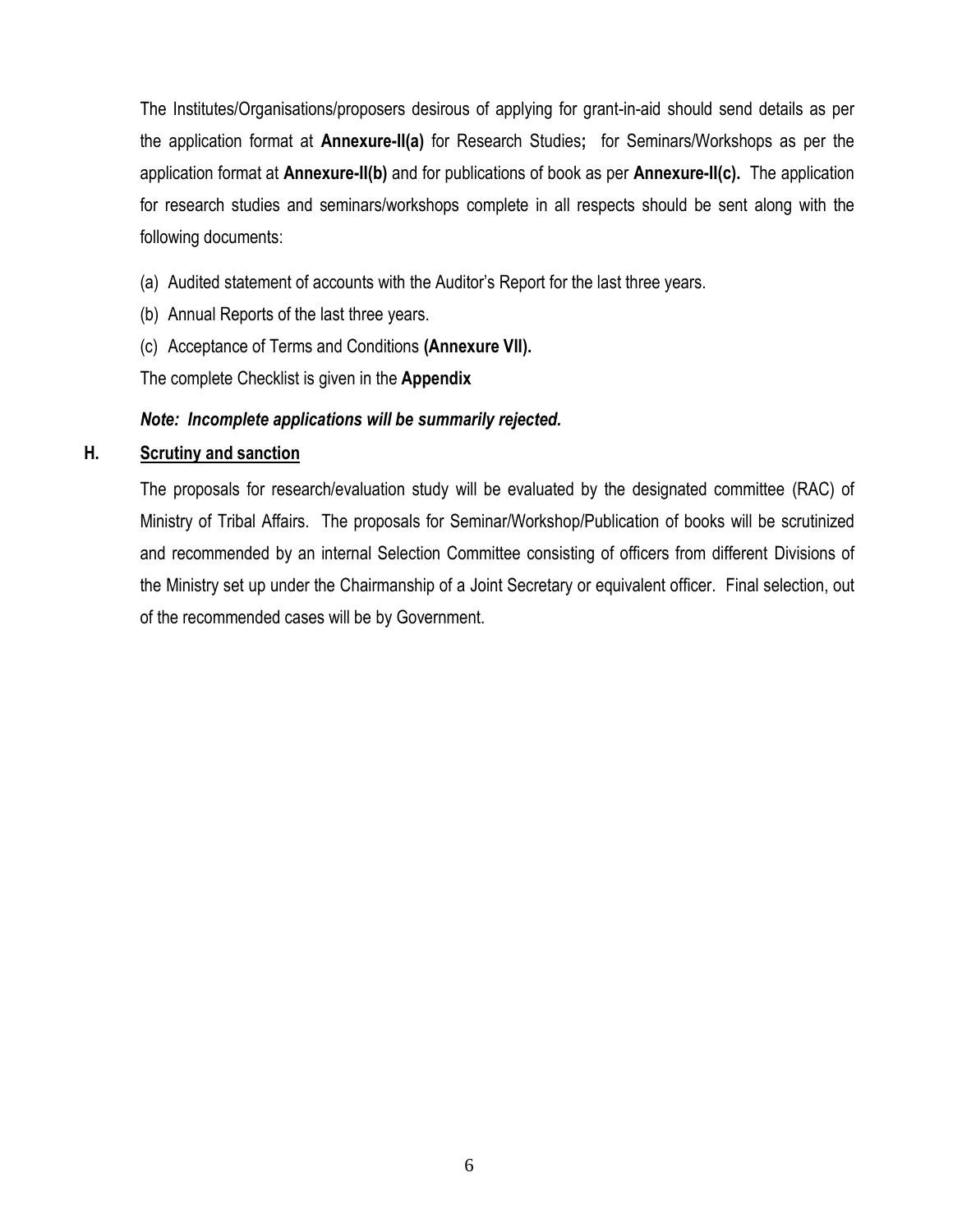**ANNEXURE- I**

### **TERMS AND CONDITIONS**

**The grant-in-aid sanctioned under the aforesaid scheme is subject to fulfillment of following conditions by the autonomous institutions of the State Government/ Universities under UGC/ Voluntary Organization (VO) / Non-Governmental Organization (NGO):**

- 1. THAT, the organization which intends to receive the Grant-in-aid under the Scheme, will fulfill the eligibility criteria as specified in the scheme;
- 2. That, the grants can not be claimed as a matter of right, it depends on sole discretion of Government of India depending on the merit of the project;
- 3. THAT, the organization will confirm in writing to the effect that, the conditions contained in this document and as revised from time to time for the implementation of this scheme are acceptable to it;
- 4. THAT, the organization will also execute a Bond on Non-Judicial Stamp Paper of Rs.20/- in favour of the President of India to the effect that, it will abide by the terms and conditions attached to the grant, revised from time to time and that, in case of its failure to abide by the same, it will refund to the Government the total Grant-in-aid sanctioned to it for the purpose with interest accrued thereon and shall be liable for criminal action as per law;
- 5. THAT, the organization will make reservations for the Scheduled Castes and Scheduled Tribes, etc., in the posts/services under their control on the lines of the instructions issued by the Government of India and as amended from time to time;
- 6. THAT, the Ministry shall not be liable for any kind of payment to the temporary/regular employees appointed by the organization for running the project, except as stated in para G(a) of the guidelines;
- 7. THAT, the organization shall maintain a separate account in a nationalized/scheduled Bank in respect of this grant. All receipts and payments involving Rs.10,000/- and above of the grantee institution must be through cheques only. The grantee institutions are required to submit, at the time of seeking grant for continuation of the project, a copy of the bank pass book indicating all transactions made in connection with the running of the sanctioned project. The accounts and other related documents/papers will remain open for inspection by representatives/officers from the office of Comptroller and Auditor General of India, Government of India, or concerned State Government at any time. The organization shall have the accounts of the grant-in-aid audited either by Govt. Auditor or Chartered Accountant and supply a copy of the following audited accounts, together with Utilisation Certificate(UC), for the release of subsequent installments:
	- a) the receipt and payment account of grant-in-aid in question for the year;
	- b) the income and expenditure accounts of grant-in-aid in question for the year;
	- c) the balance sheet, indicating assets and liabilities from grant-in-aid in question;
	- d) the utilization certificate in prescribed format as per General Financial Rules (GFRs) along with the item-wise break-up;
	- e) the audited accounts of the organisation for the year.
- 8. THAT, the facilities to be extended with the help of the Grant-in-aid will be available for the welfare of all STs irrespective of creed, religion, colour, etc.;
- 9. THAT, the organization will not obtain grant for the same purpose/project from any other source, including the Government. In case, it wishes to receive grant for the same project from any other sources, the Ministry of Tribal Affairs will be intimated immediately explaining the reason why. The Ministry reserves the right to impose conditions thereon if there is any apprehension of double funding;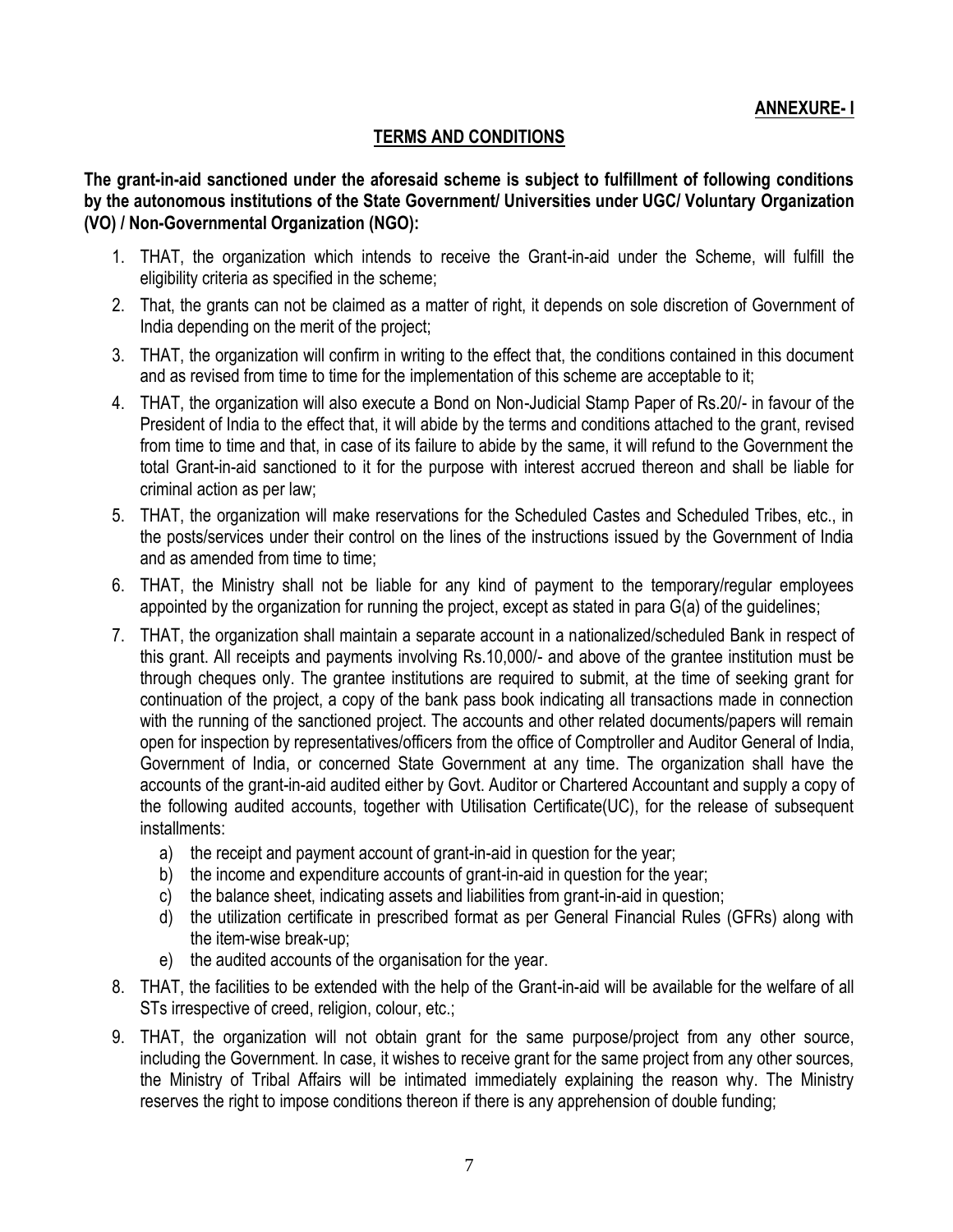- 10. THAT, the institution/organization will utilize the grant-in-aid for the purpose it has been sanctioned and not divert or entrust the execution of the project for which Grant-in-aid is sanctioned, to another organization or institution;
- 11. THAT, if the Government is not satisfied with the progress of the project or considers that, the guidelines of the scheme, terms & conditions of the sanction etc., are being violated, it reserves the right to terminate the Grant-in-aid with immediate effect and also take such other action as it deems fit with prior notice;
- 12. THAT, any unspent balance out of the grants shall be adjusted by the Ministry in the subsequent admissible grant due;
- 13. THAT, no assets acquired wholly or substantially out of this Grant-in-aid will be disposed off or encumbered and or otherwise, utilized for the purpose other than that, for which sanctioned;
- 14. THAT, the release of the last installment of the annual grant will be conditional upon the grantee institution to provide reasonable evidence or proper utilization of installment released earlier during the year;
- 15. THAT, the NGO should liaise with District Administration for convergence of other existing services for the welfare of Scheduled Tribes. It should also maintain contact and seek cooperation of local Panchayati Raj Institutions. It should also have institutional arrangements for seeking community participation;
- 16. THAT, provisions of GFRs 150(2) (a) would be applicable where the NGO are being provided assistance for the prescribed amount;
- 17. THAT, the organization shall not charge any fees from the beneficiaries;
- 18. THAT, in case of new projects, the organization shall intimate this Ministry and the State Tribal Welfare Department about the date of commencement of project and that, should be within 15 days from the receipt of funds by the organization in their bank account;
- 19. THAT, the organization shall not profess or promote any religious/communal/ fundamentalist/divisive beliefs or doctrines with these grants;
- 20. THAT, in the event of a Court case, the organization shall not be entitled to any grant-in- aid till the matter is pending in the Court of Law; the Ministry shall not be responsible for any legal/intellectual/contractual disputes between the NGO and a third party. By accepting the grant, the recipient accepts this condition;
- 21. THAT, for all disputes involving Ministry of Tribal Affairs with regard to release of grants, the jurisdiction of the Courts will be Delhi;
- 22. THAT, the organization shall abide by all the aforesaid terms & conditions, guidelines of the scheme, provisions of GFRs, and any subsequent revision/changes therein;
- 23. THAT, the study must be completed within the time stipulated in the proposal/sanction. Any extension proposals must be duly justified but not presumed to be automatic;
- 24. THAT, the Ministry may call upon the research agency to which a grant-in-aid has been sanctioned to supply any information or produce any document or book which in the opinion of the Ministry are necessary to justify proper utilization of the grant. It may also request the research agency or any other committee specifically appointed for the purpose, to hold any enquiry into specific matter/matters and submit the report to the Ministry;
- 25. THAT, the research agency receiving grant-in-aid for a project shall make suitable arrangements for the preservation of the data, such as filled in schedule tabulation or working sheets, manuscript reports etc.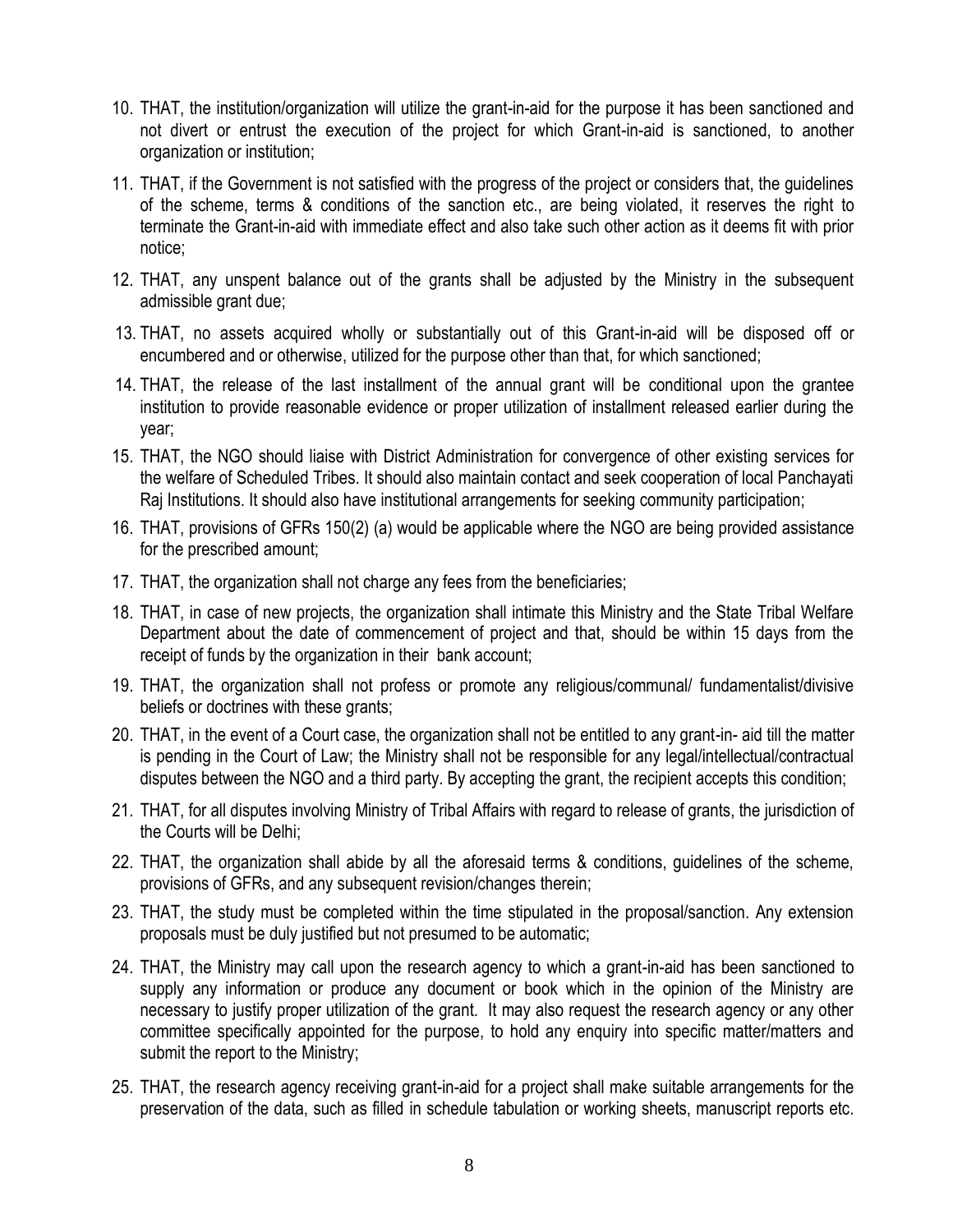relating to the project in digital format, and make it available to Ministry only if required. The data can be destroyed only with the approval of the Ministry;

- 26. THAT, the project report in any form can be published after three months of the final submission to the Ministry;
- 27. THAT, five copies of the final Project/Study Report have to be supplied to the Ministry alongwith a soft copy in CD. The executive summary and recommendations should be put up on the Organisation"s website after the six months of submission. The Institute/Agency shall make a presentation to the Ministry or its nominee on the findings and recommended interventions before the final submission. Similarly, for the seminars/workshops, the organisation shall submit the following details:

Three copies including a soft copy of the proceedings of seminar/workshop which *inter-alia* should include

- (i) Programme/schedule of the seminar/workshop;
- (ii) A copy each of the papers contributed;
- (iii) List of invitees/participants along with their complete addresses;
- (iv) Photographs;
- (v) Recommendations in brief;
- (vi) Follow up actions initiated/ to be initiated by the organisation;
- (vii) Acknowledgement of the support received from the Ministry.
- 28. THAT, the research agency will submit a statement showing the equipment/fixed assets purchased out of the grant-in-aid, if any, with its price alongwith the audited statement of account to this Ministry. For the purpose of this rule, equipment/fixed assets shall mean items costing Rs.10000/- or more;
- 29. THAT, all books and periodicals purchased for the project out of the sanctioned grant-in-aid shall be transferred on its completion to the library of the research agency and a certificate to this effect sent to the Ministry unless the Ministry calls for any/all books/periodicals for its own use and records;
- 30. THAT, depending on the merits of the case, the Ministry shall have the authority to impose such additional conditions as it may deem expedient, explaining the reasons for doing so;
- 31. THAT, the final report must mention, at the preface, the support received from the Ministry but the report is the finding of the Organisation and does not reflect the views of the Ministry.

Date **Signature of President/Secretary** Place Full Name **Designation** Official Seal \*\*\*\*\*\*\*\*\*\*\*\*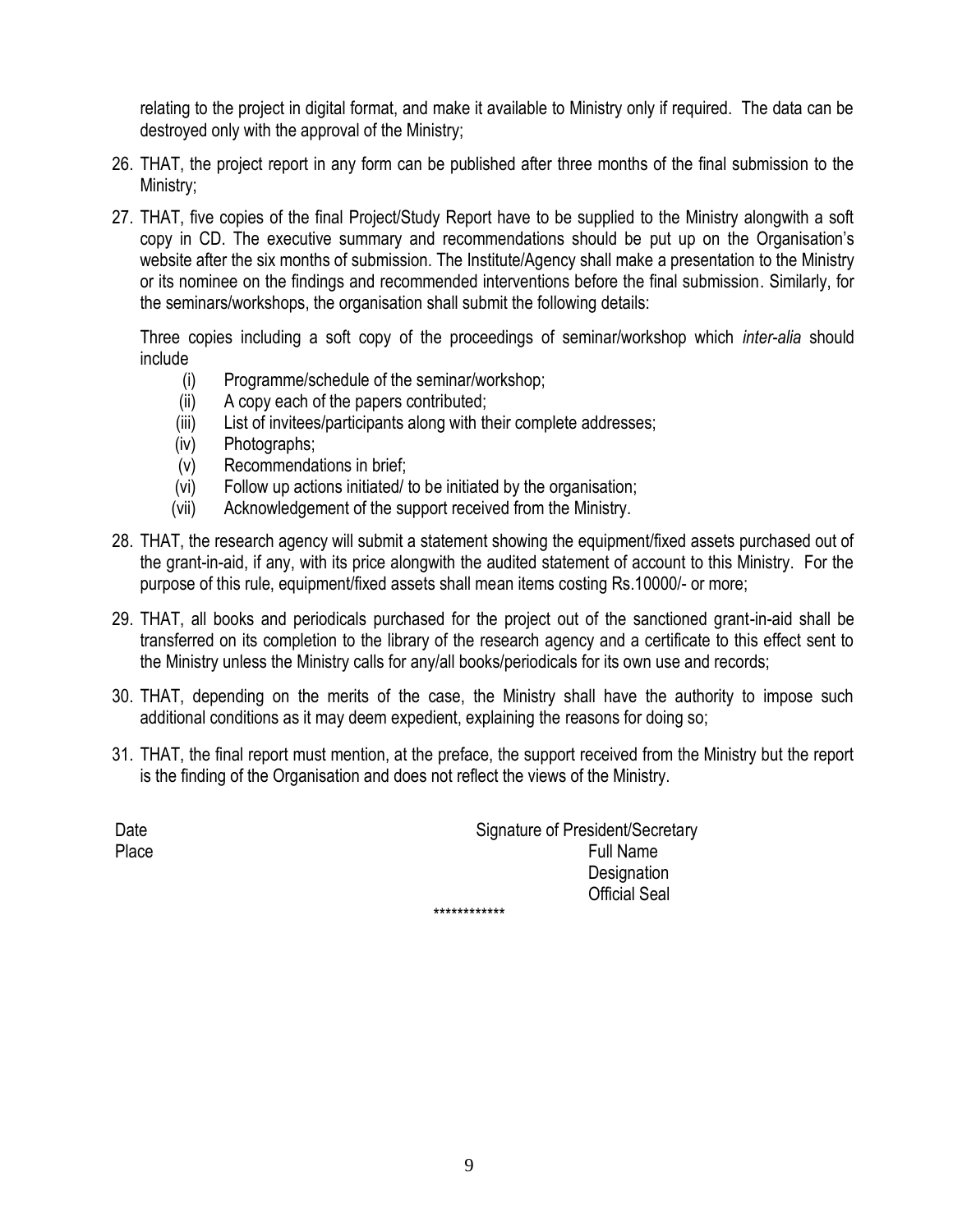### **SPECIFIC TERMS AND CONDITIONS FOR COMMISSIONING THE ACTION RESEARCH/STUDY**

- (a) The Proponent agency shall indicate the time by which the study would be completed.
- (b) The proponent agency shall propose indicative man power (research associates etc.) to be engaged, number of visits and other activities along with expense that is expected to occur during the study.
- (c) There shall be no ceiling on cost of the research study but overall cost shall be in keeping with the ceiling applied by institutions like the UGC. Financial assistance would be made available in two installments as 70% and 30% of the sanctioned amount.
- (d) The Ministry may call upon the research agency to which the grant-in-aid has been sanctioned to supply any information or produce any documents or books which in the opinion of the Ministry are necessary to justify proper utilization of the grant. It may also request the research agency or any other committee specifically appointed for the purpose, to hold any enquiry into specific matter/matters and submit the report to the Ministry.
- (e) The Ministry may at any time, depute any of its officer to inspect the accounts and other papers relevant to the grant-in-aid sanctioned to the research agency and direct him to submit a report to it on such points as may be specified.
- (f) The research agency receiving grant-in-aid for a project shall make suitable arrangements for the preservation of the data, such as filled in schedule tabulation or working sheets, manuscript report etc. relating to the project, and make it available to Ministry only. The data can be destroyed only with the approval of the Ministry.
- (g) The project report in any form cannot be published without prior approval of the Ministry.
- (h) Ten typed/cyclostyled copies of the final Project/Study Report have to be supplied to the Ministry.
- (i) The research agency will submit a statement showing the equipment/fixed assets purchased out of the grant-in-aid with its price along with the audited statement to the Ministry. For the purpose of this rule, equipment/fixed assets shall mean items costing Rs.100/- or more.
- (j) Equipment/fixed assets purchased out of the Grant-in-aid shall be the property of the Ministry which shall decide about its disposal and/or acquisition on the completion of the project.
- (k) All books and periodicals purchased for the project out of the sanctioned grant-in-aid shall be transferred on its completion to the library of the research agency and a certificate to this effect sent to the Ministry unless the Ministry calls for any/all books/periodicals for its own use and records.
- (l) Funds will be provided for undertaking the project. The expenses concerned directly with the study under a 'principal investigator' will be considered. Proposal for manpower for office or equipments will generally not be considered, except where extremely necessary.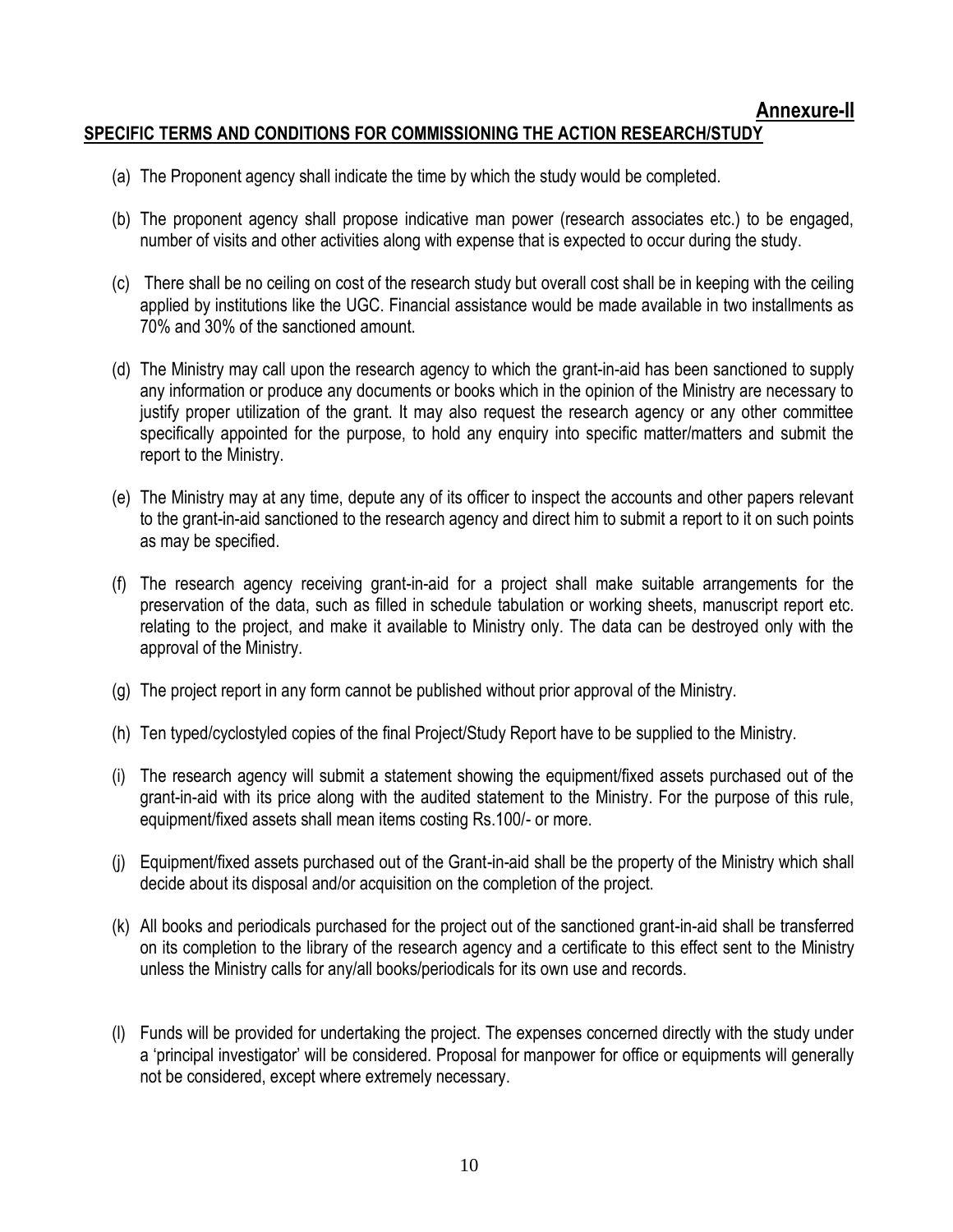Depending on the merits of the case, the Ministry shall have the authority to delete or modify, any of the conditions laid down in these rules or to impose such additional conditions as it may deem expedient. In all such variations, however, the reasons making the changes shall be recorded explicitly and in details.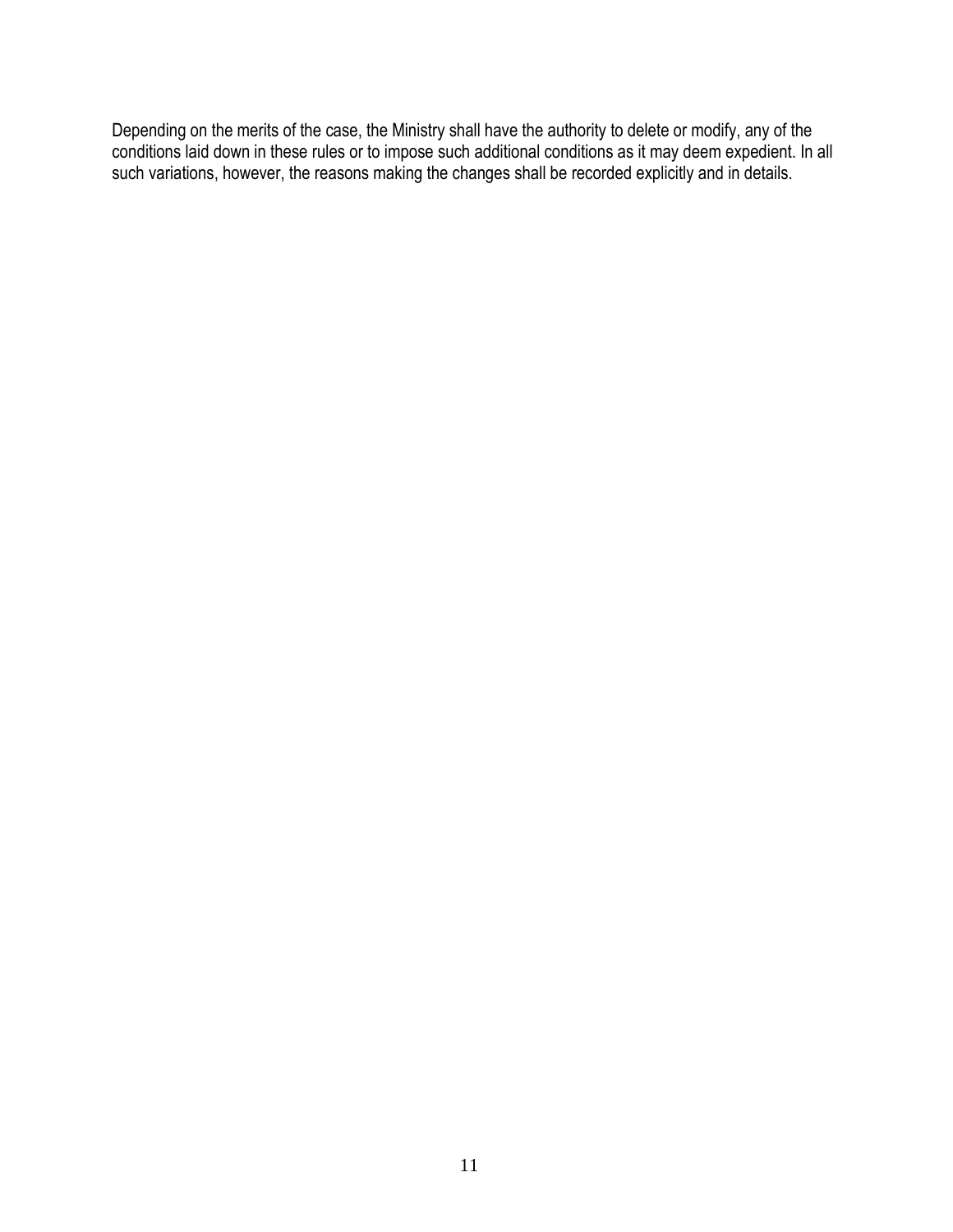## **Annexure II(a***)*

### **MINISTRY OF TRIBAL AFFAIRS GOVERNMENT OF INDIA**

### **APPLICATION FORM**

**New Proposals for financial assistance under the Scheme of Grant-in-Aid under Supporting Projects of All India or Inter-State Nature for Research/ Evaluation Studies**

### **Note:**

- *1. It is mandatory for the applicant to fill all the columns. Incomplete application forms will be summarily rejected without any notice.*
- *2. Unsigned application form will be summarily rejected without any notice.*
- *3. The application form and all annexures should be properly indexed by putting a page no. and index should be placed on the top of the application form.*

# **I Details/Suitability of Research Agency**

| S.No.           | <b>Particulars</b>                                        | To be filled by the |
|-----------------|-----------------------------------------------------------|---------------------|
|                 |                                                           | Organization        |
|                 | Name of the Organization (as per registration             |                     |
|                 | certificate)                                              |                     |
| $\overline{2}$  | Full address of Headquarter of Organization with PIN code |                     |
| $\mathbf{3}$    | Landline telephone no. with STD code                      |                     |
| $\overline{4}$  | E-mail address of Organization                            |                     |
| -5              | Website address                                           |                     |
| $6\phantom{1}6$ | Experience of the Organization in the relevant field      |                     |
|                 | (should not be less than 3 years)                         |                     |
|                 | Other activities in which the Organization is involved    |                     |

#### **II Project details**

| S. No. | Particulars                                                       | To be filled by the |
|--------|-------------------------------------------------------------------|---------------------|
|        |                                                                   | Organization        |
| 1.     | Title of the Research project                                     |                     |
| 2.     | Full address of the location of the Project with                  | Survey No.:         |
|        | PIN code                                                          | Village:            |
|        |                                                                   | Block/Mandal:       |
|        |                                                                   | $P.O$ :             |
|        |                                                                   | District:           |
|        |                                                                   | State:              |
|        |                                                                   | PIN Code:           |
| 3.     | Objective of the proposed study. Given the conceptual framework   |                     |
|        | and the specification of dimensions, the specific questions to be |                     |
|        | answered through the proposed research should be sharply          |                     |
|        | formulated. In the case of an explanatory research design,        |                     |
|        | specification of variables and relationship among them through    |                     |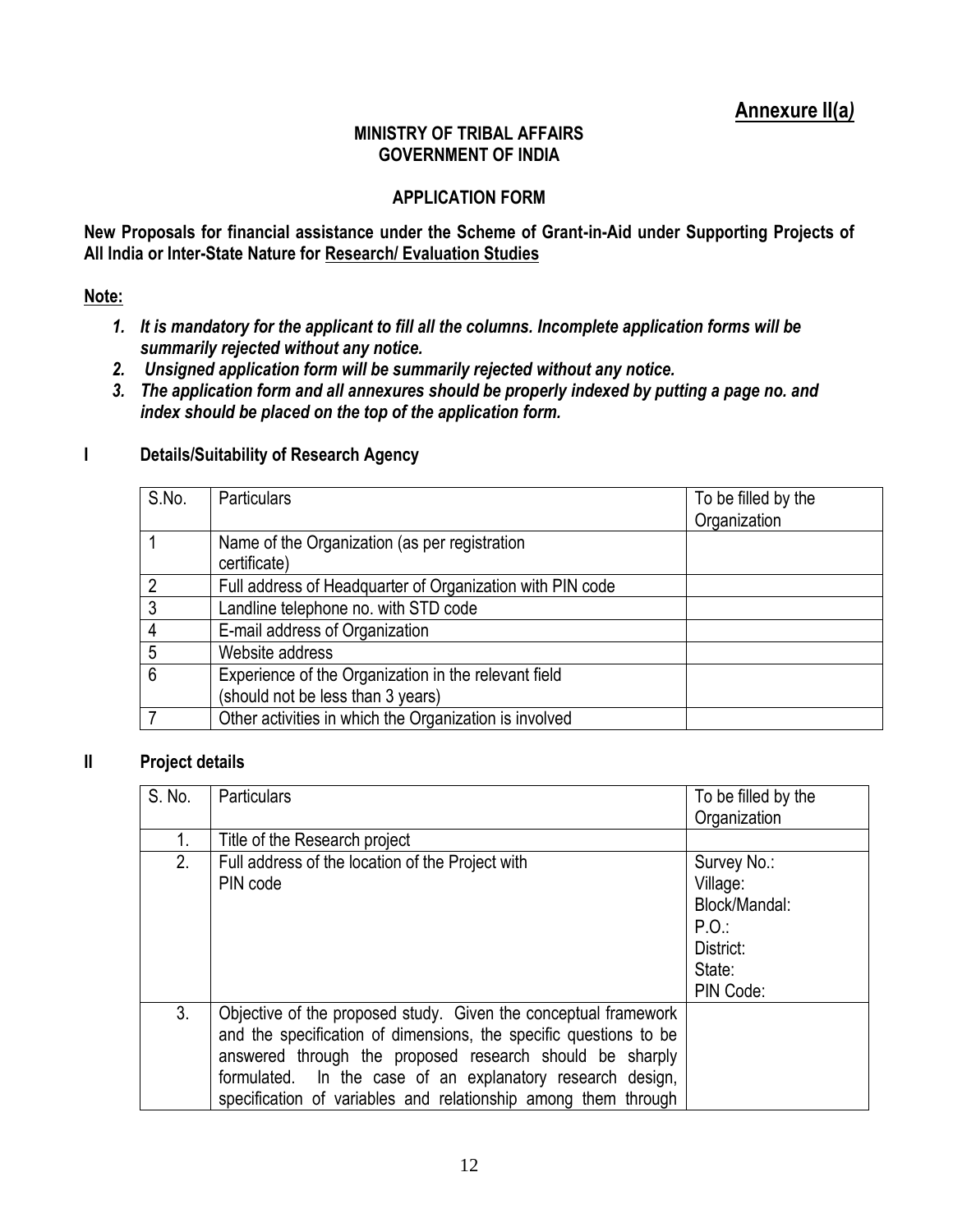|     | specific hypothesis be spelt out.                                     |  |
|-----|-----------------------------------------------------------------------|--|
| 4.  | Justification for the project. If the focus of study is just one unit |  |
|     | detailed justification for a particular unit.                         |  |
| 5.  | Approach and methodology                                              |  |
| 6.  | Duration of the Project. The project should be broken up in suitable  |  |
|     | stages and time required for the completion of each stage of work     |  |
|     | should be specified. Such stages may cover: Preparatory work,         |  |
|     | pilot study if any, drawing of sample, tool construction, data        |  |
|     | collection, data processing, data analysis, report writing.           |  |
| 7.  | <b>Budget</b>                                                         |  |
| 8.  | Institute/Organisation's contribution, if any.                        |  |
| 9.  | Bio-data of Staff                                                     |  |
| 10. | Bio data of the Project Director of the proposed study                |  |
| 11. | Whether the Project is located in Scheduled Area/ITDP area/TSP        |  |
|     | area/MADA area/Cluster, if so, name it                                |  |
| 12. | Whether the area is service deficient for the proposed activity       |  |
| 13. | Names of target villages/Districts/States                             |  |
| 14. | Names of target PTGs, if any                                          |  |

**N.B.: The Project Director should be a Doctorate with sufficient experience of conducting similar research studies.**

### **III Bank details of the Organization for transfer of funds**

| S. No. | <b>Particulars</b>                                                  | To be filled by the |
|--------|---------------------------------------------------------------------|---------------------|
|        |                                                                     | Organization        |
| 1.     | Details of main account:                                            |                     |
|        | Name and full address of the Bank where the Organization desires    |                     |
|        | to receive the financial assistance from Ministry of Tribal Affairs |                     |
| 2.     | MICR code of the branch of the Bank                                 |                     |
| 3.     | IFSC code/RTGS code of the Bank                                     |                     |
| 4.     | Nature of account (current/saving) and correct                      |                     |
|        | account no.                                                         |                     |
| 5.     | Names of authorized signatories operating the                       |                     |
|        | bank account (please enclose certificate for                        |                     |
|        | specimen signatures as per Annexure-II)                             |                     |
| 6. (i) | Details of account at project site:                                 |                     |
|        | Name and address of the Bank at the project site                    |                     |
|        | with MICR code                                                      |                     |
| (ii)   | IFSC code/RTGS code of the Bank                                     |                     |
| (iii)  | Nature of account (current/saving) and correct                      |                     |
|        | account no.                                                         |                     |
| (iv)   | Names of project head operating the bank account                    |                     |

**Note: Authorization letter** as enclosed as Annexures **IV & V** and **Surety Bond** enclosed as **Annexure VI** to be attached with application. The Authorization letter should be countersigned by the Bank Manager. The details on this letter shall be for that bank where the grants have been proposed to be transferred by the organization.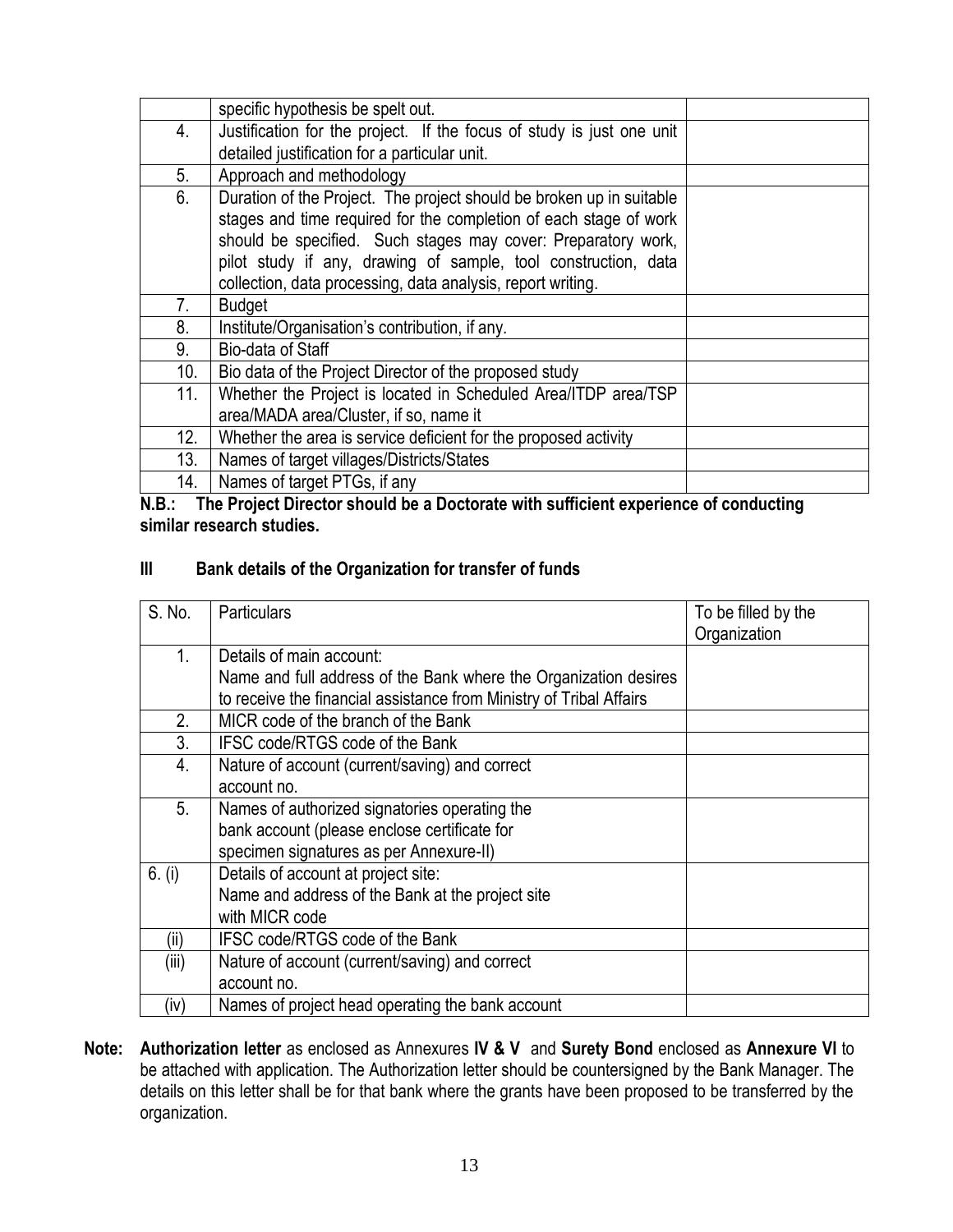- **IV Details of Annexures (to be enclosed as per Checklist prescribed in the guidelines and also indicated in Appendix)**
- 1.
- 2.
- 3.
- 4.

### **Declaration**

I hereby solemnly affirm that the information given above is true to the best of my knowledge.

Date: Case of the President/Secretary Case of the President/Secretary Place: Name of the Signing Authority Official Stamp of the Organization

\*\*\*\*\*\*\*\*\*\*\*\*\*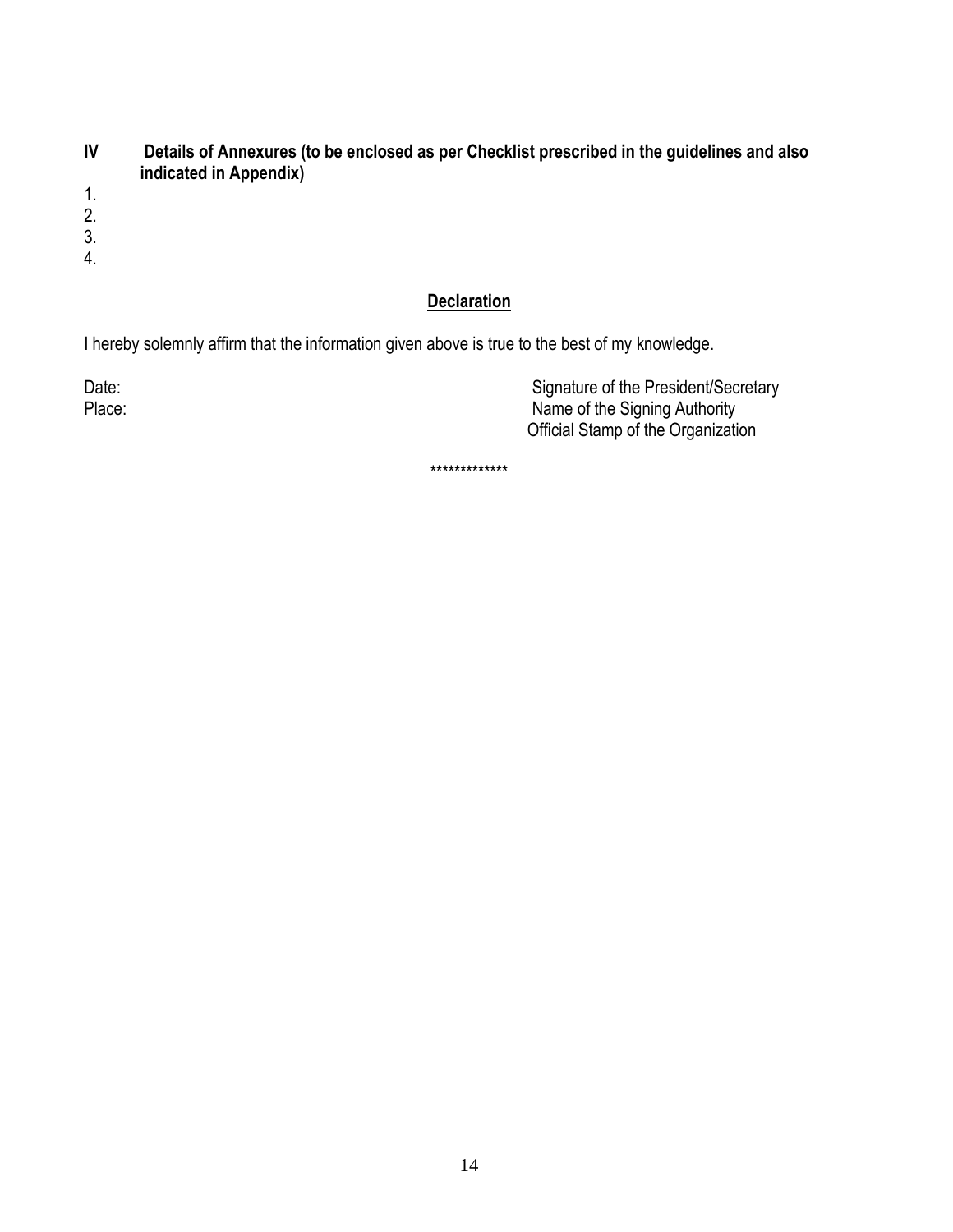## **Annexure II(b)**

### **MINISTRY OF TRIBAL AFFAIRS GOVERNMENT OF INDIA**

### **APPLICATION FORM**

**For**

### **Proposals for financial assistance under the Scheme of Grant-in-Aid for organizing Seminar/Workshop**

**Note:** 

- *1. It is mandatory for the applicant to fill all the columns. Incomplete application forms will be summarily rejected without any notice.*
- *2. Unsigned application form will be summarily rejected without any notice.*
- *3. The application form and all annexures should be properly indexed by putting a page no. and index should be placed on the top of the application form.*

|  |  | Details of Institutions/Non-Governmental Organization (NGO) |  |  |
|--|--|-------------------------------------------------------------|--|--|
|--|--|-------------------------------------------------------------|--|--|

| S.No. | Particulars                                                                                       | To be filled by<br>Institution/NGO                            |
|-------|---------------------------------------------------------------------------------------------------|---------------------------------------------------------------|
|       | Name of the Organization (as per registration<br>certificate)                                     |                                                               |
| 2     | Full address of Headquarter of Organization with PIN code                                         |                                                               |
| 3     | Latest landline telephone no. with STD code                                                       |                                                               |
| 4     | Mobile no. of President and Secretary                                                             |                                                               |
| 5     | E-mail address of Organization                                                                    |                                                               |
| 6     | Website address of the organisation                                                               |                                                               |
|       | Name of Act under which registered                                                                |                                                               |
| 8     | Details of registration and date of expiry (attested photocopy of<br>registration to be enclosed) | Registration No.:<br>Date of registration:<br>Date of expiry: |
| 9     | Details of registration under Foreign Contribution<br>Regulation Act, if applicable               |                                                               |
| 10    | Details of financial assistance from foreign<br>agencies, if applicable                           |                                                               |
| 11    | (a) Name of President<br>(b) Name of Secretary                                                    |                                                               |
| 12    | Details of Management Committee/Governing<br>Body                                                 | As per Annexure-III                                           |

### **II Suitability of Institution/NGO**

| $^{\circ}$ No.<br>$\mathbf{C}$ | <b>Particulars</b>                                   | To be filled by<br>Institution/NGO |
|--------------------------------|------------------------------------------------------|------------------------------------|
| . .                            | Experience of the Organization in the relevant field |                                    |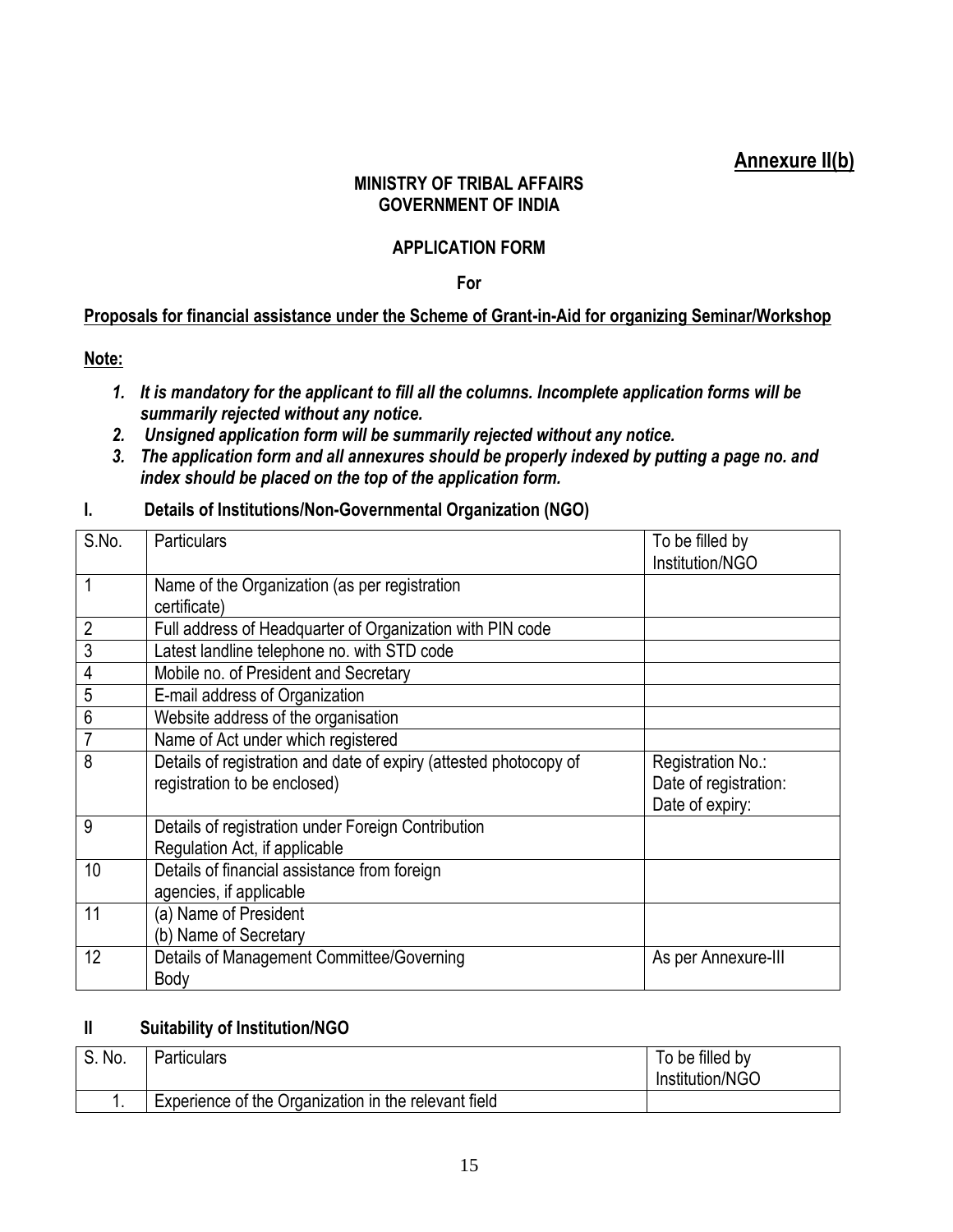|    | (should not be less than 3 years)                                    |        |
|----|----------------------------------------------------------------------|--------|
| 2. | Other activities in which the Organization is involved               |        |
| 3. | Financial resources of the Organization                              |        |
|    | Bank account nos. in various banks                                   |        |
| 4. | Whether Organization is in position to run the project               |        |
|    | without assistance from Ministry of Tribal Affairs                   |        |
| 5. | Whether Organization has been declared bankrupt at any point of time | Yes/No |
| 6. | If so, reasons there for                                             |        |
| 7. | Whether Organization is involved in promoting any                    | Yes/No |
|    | religious faith                                                      |        |
| 8. | If yes, which religion?                                              |        |
| 9. | Whether Organization has been blacklisted by any institution of the  |        |
|    | Government at any point of time, if so the details thereof           |        |

# **III Project details**

| S. No.           | Particulars                                                                                                                                                                                                                                    | To be filled by Institution /<br><b>NGO</b>                                     |
|------------------|------------------------------------------------------------------------------------------------------------------------------------------------------------------------------------------------------------------------------------------------|---------------------------------------------------------------------------------|
| 1.               | Title of the Workshop/Seminar                                                                                                                                                                                                                  |                                                                                 |
| $\overline{2}$ . | Full address of the location of the Project with<br>PIN code                                                                                                                                                                                   | Survey No.:<br>Village:<br>Block/Mandal:<br>P.O.<br>District:<br>State:<br>PIN: |
| 3.               | Objective of the proposed Workshop/Seminar                                                                                                                                                                                                     |                                                                                 |
| 4.               | Justification for the project                                                                                                                                                                                                                  |                                                                                 |
| $\overline{5}$ . | Relevance of the Workshop/Seminar                                                                                                                                                                                                              |                                                                                 |
| 6.               | Follow up action to be taken after the Workshop/Seminar                                                                                                                                                                                        |                                                                                 |
| $\overline{7}$ . | Levels of participants and their number                                                                                                                                                                                                        |                                                                                 |
| 8.               | Duration of the Project                                                                                                                                                                                                                        |                                                                                 |
| 9.               | Whether<br>organisation received<br>The<br>grants-in-aid<br>for<br>Seminar/Workshop from the Ministry of Tribal Affairs in the past? If<br>yes, Date and subject of the Seminar/Workshop conducted with the<br>grant provided by the Ministry. |                                                                                 |
| 10.              | <b>Budget</b>                                                                                                                                                                                                                                  |                                                                                 |
| 11.              | Institute/Organisation's contribution                                                                                                                                                                                                          |                                                                                 |
| 12.              | Bio-data of Project Director for Seminar/Workshop                                                                                                                                                                                              |                                                                                 |
| 13.              | Whether the location of the proposed activity in a Scheduled<br>Area/ITDP area/TSP area/MADA area/Cluster, if so, name it                                                                                                                      |                                                                                 |
| 14.              | Whether the area is service deficient for the proposed activity<br>If yes, (a) how the organisation/institution proposes to take follow up<br>action on the deficient services<br>If No, (b) what is the necessity for the proposed activity.  |                                                                                 |
| 15.              | Names of target villages/Districts/States                                                                                                                                                                                                      |                                                                                 |
| 16.              | Names of target Scheduled Tribe communities going to benefited (as                                                                                                                                                                             |                                                                                 |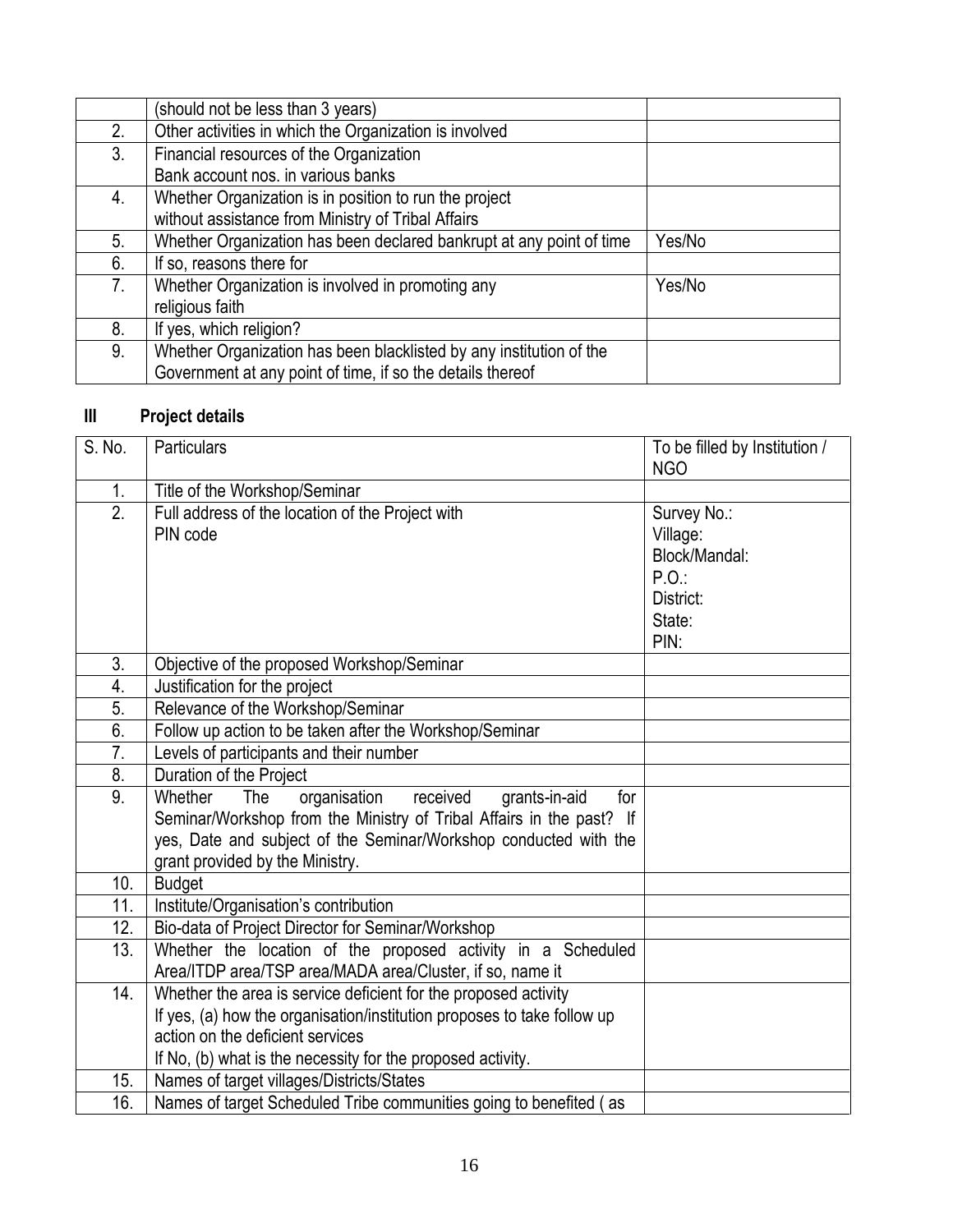|     | per Government notifications)                                      |  |
|-----|--------------------------------------------------------------------|--|
| 17. | Names of target PTGs, if any                                       |  |
| 18. | (a) If educational project, the ST literacy rates (male & female   |  |
|     | separately of that particular tribal block)                        |  |
| 19. | (a) If health related project, major health problems and prevalent |  |
|     | diseases in that tribal area                                       |  |
| 20. | If the project is employment/livelihood oriented:                  |  |
|     | (a) Total ST population of the target villages                     |  |
|     | (b) Total no. of BPL families in the target villages               |  |
|     | (c) Total no. of unemployed youths in target villages              |  |
|     | (d) Employment potential of the District                           |  |

### **IV Bank details of the Organization for transfer of funds**

| S. No.    | <b>Particulars</b>                                                  | To be filled by VO/NGO |
|-----------|---------------------------------------------------------------------|------------------------|
| 1.        | Details of main account:                                            |                        |
|           | Name and full address of the Bank where the Organization desires to |                        |
|           | receive the financial                                               |                        |
|           | assistance from Ministry of Tribal Affairs                          |                        |
| 2.        | MICR code of the branch of the Bank                                 |                        |
| 3.        | IFSC code/RTGS code of the Bank                                     |                        |
| 4.        | Nature of account (current/saving) and correct account no.          |                        |
| 5.        | Names of authorized signatories operating the bank account (please  |                        |
|           | enclose certificate for specimen signatures as per Annexure-II)     |                        |
| 6.<br>(i) | Details of account at project site:                                 |                        |
|           | Name and address of the Bank at the project site with MICR code     |                        |
| (II)      | IFSC code/RTGS code of the Bank                                     |                        |
| (iii)     | Nature of account (current/saving) and correct account no.          |                        |
| (iv)      | Names of project head operating the bank accoun0074t                |                        |

- **Note: Authorization letter** as enclosed as **Annexure-IV & V** and **Surety Bond** enclosed as **Annexure VI** to be attached with application. The Authorization letter should be countersigned by the Bank Manager. The details on this letter shall be for that bank where the grants have been proposed to be transferred by the organization.
- **V Details of Annexures (to be enclosed as per Checklist prescribed in the guidelines and also indicated in Appendix)**
- 1.
- 2.
- 3.
- 4.

### **Declaration**

I hereby solemnly affirm that the information given above is true to the best of my knowledge.

| Date:  | Signature of the President/Secretary |
|--------|--------------------------------------|
| Place: | Name of the Signing Authority        |
|        | Official Stamp of the Organization   |
|        | *************                        |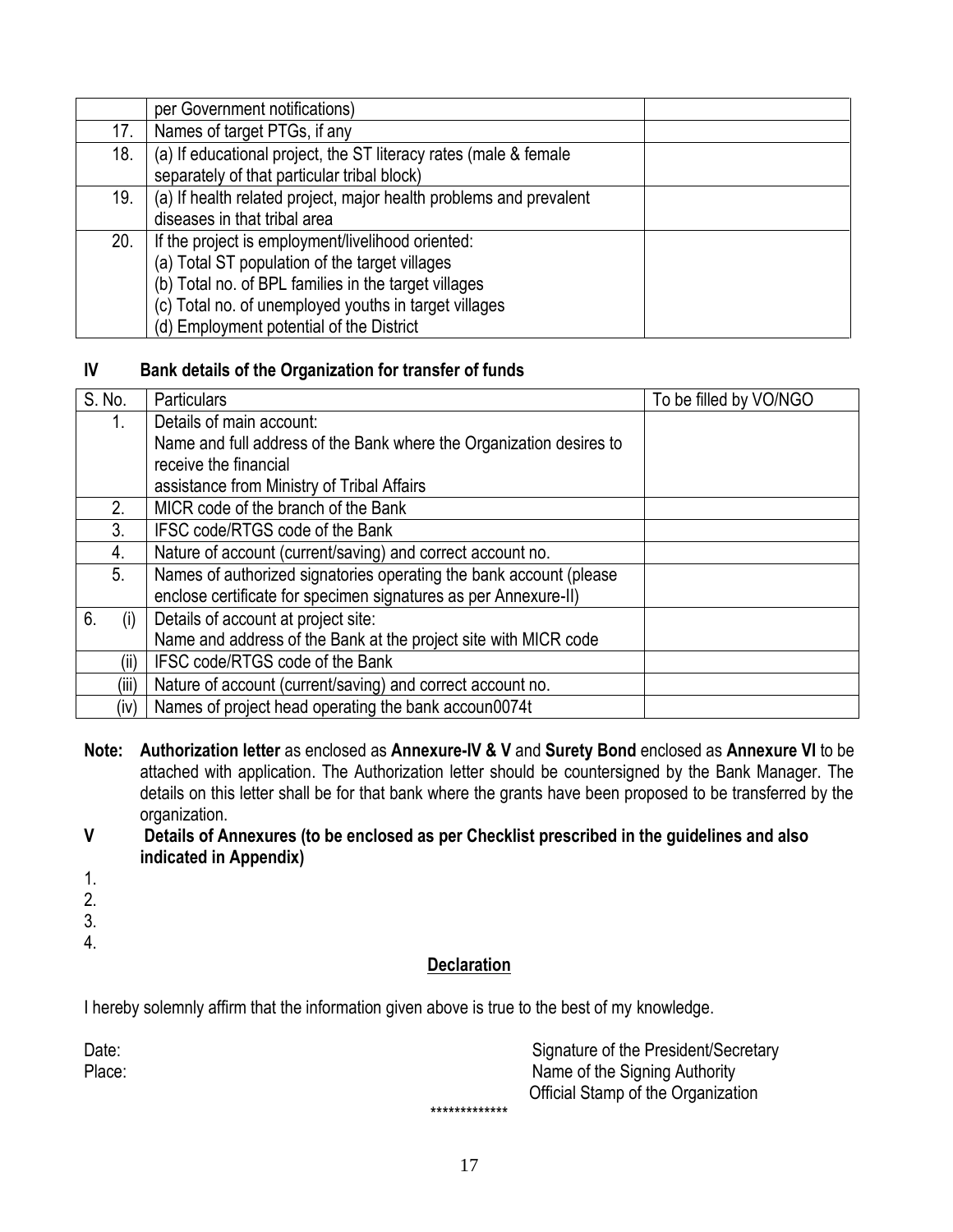## **Annexure II(c)**

### **MINISTRY OF TRIBAL AFFAIRS GOVERNMENT OF INDIA**

### **APPLICATION FORM**

**For**

### **Proposals for financial assistance under the scheme of Grant-in-Aid for publication of books**

### **Note:**

- *1. It is mandatory for the applicant to fill all the columns. Incomplete application forms will be summarily rejected without any notice.*
- *2. Unsigned application form will be summarily rejected without any notice.*
- *3. The application form and all annexures should be properly indexed by putting a page no. and index should be placed on the top of the application form.*

#### **I Details of Institutions/Organisation**

| S.No.          | <b>Particulars</b>                                                | To be filled by the    |
|----------------|-------------------------------------------------------------------|------------------------|
|                |                                                                   | Applicant/Organization |
| 1              | Name of the Organization (as per registration                     |                        |
|                | certificate)/Applicant                                            |                        |
| $\overline{2}$ | Full address of Headquarter of Organization/individual with PIN   |                        |
|                | code                                                              |                        |
| 3              | Landline telephone no. with STD code                              |                        |
| $\overline{4}$ | Mobile No.                                                        |                        |
| 5              | E-mail address of Organization/ Applicant                         |                        |
| $\overline{6}$ | Website address of the organisation/ Applicant                    |                        |
| $\overline{7}$ | Name of Act under which registered                                |                        |
| 8              | Details of registration and date of expiry (attested photocopy of | Registration No.:      |
|                | registration to be enclosed)                                      | Date of registration:  |
|                |                                                                   | Date of expiry:        |
| 9              | Details of registration under Foreign Contribution                |                        |
|                | Regulation Act, if applicable                                     |                        |
| 10             | Details of financial assistance from foreign                      |                        |
|                | agencies, if applicable                                           |                        |
| 11             | Details of Management Committee/Governing                         | As per Annexure-III    |
|                | Body                                                              |                        |

#### **II Suitability of Institution/Applicant**

| S. No. | <b>Particulars</b>                                                                                  | To be filled by the<br>Applicant/Organization |
|--------|-----------------------------------------------------------------------------------------------------|-----------------------------------------------|
|        | Experience of the Organization/Applicant in the relevant field<br>(should not be less than 3 years) |                                               |
| 2.     | Other activities in which the Organization/institution is involved                                  |                                               |
| 3.     | Financial resources of the Organization/Applicant                                                   |                                               |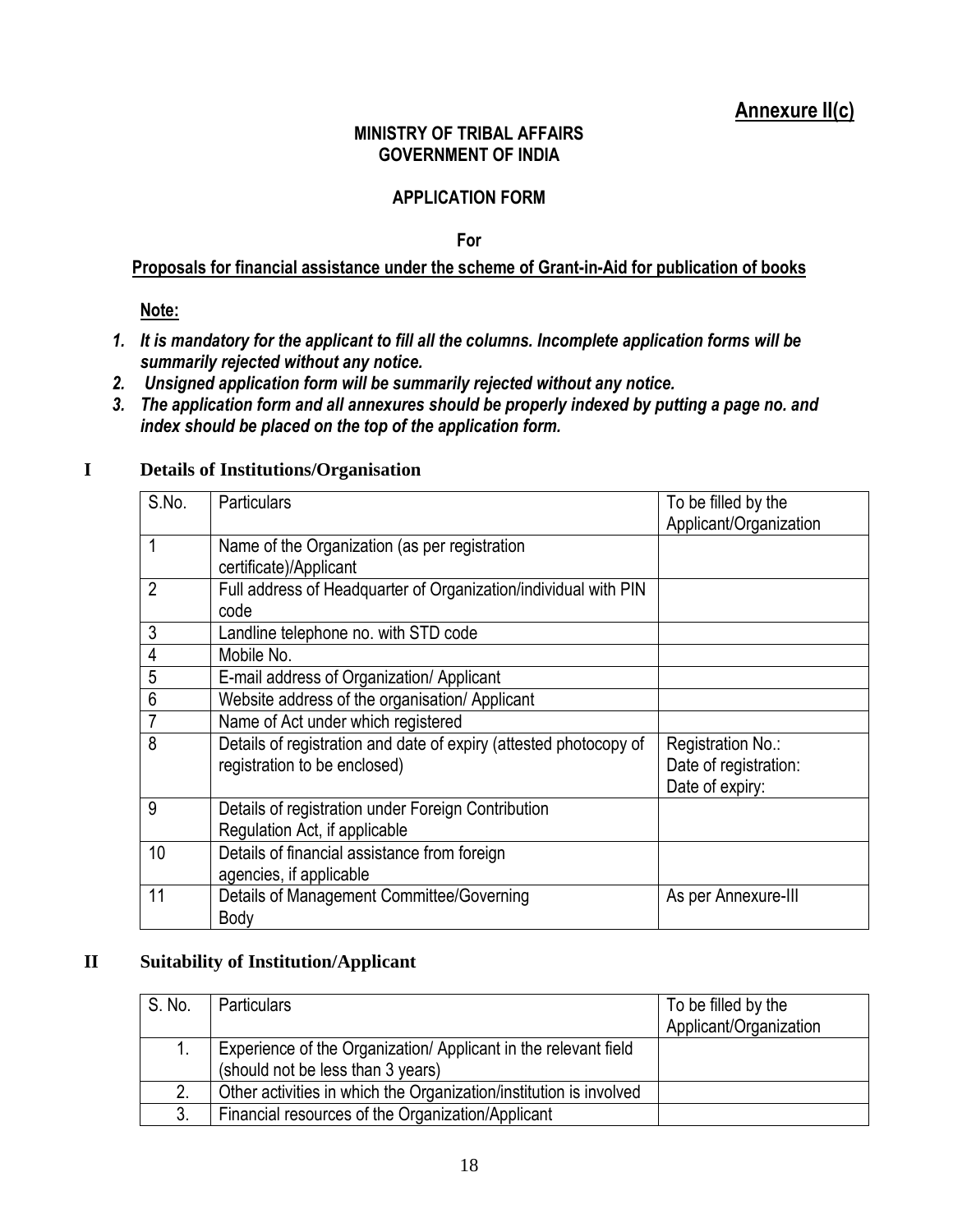|    | Bank account nos. in various banks                            |        |
|----|---------------------------------------------------------------|--------|
| 4. | Whether Organization/Applicant has been declared bankrupt at  | Yes/No |
|    | any point of time                                             |        |
| 5. | If so, reasons therefor                                       |        |
| 6. | Whether Organization Applicant has been blacklisted by any    |        |
|    | institution of the Government at any point of time, if so the |        |
|    | details thereof                                               |        |

## **III Project details**

| S. No. | <b>Particulars</b>                                                                                                  | To be filled by the<br>Applicant/Organization                                   |
|--------|---------------------------------------------------------------------------------------------------------------------|---------------------------------------------------------------------------------|
| 1.     | Title of the proposed publication                                                                                   |                                                                                 |
| 2.     | Full address of the location of the Project with<br>PIN code                                                        | Survey No.:<br>Village:<br>Block/Mandal:<br>P.O.<br>District:<br>State:<br>PIN: |
| 3.     | Objective of the proposed publication                                                                               |                                                                                 |
| 4.     | Justification for the project                                                                                       |                                                                                 |
| 5.     | Relevance of the publication                                                                                        |                                                                                 |
| 6.     | Whether the organization received grants-in-aid for publication<br>from the Ministry of Tribal Affairs in the past? |                                                                                 |
| 7.     | Cost Estimate of printing                                                                                           |                                                                                 |
| 8.     | Organization/Applicant's contribution                                                                               |                                                                                 |
| 9.     | Bio-data of author                                                                                                  |                                                                                 |
| 10.    | The proposed sale price of the publication                                                                          |                                                                                 |
| 11.    | Whether a copy of the manuscript has been enclosed.                                                                 |                                                                                 |

## **IV Bank details of the Applicant/Organization for transfer of funds**

| S. No. | Particulars                                             | To be filled by the<br>Applicant/Organization |
|--------|---------------------------------------------------------|-----------------------------------------------|
| 1.     | Details of main account:                                |                                               |
|        | Name and full address of the Bank where the             |                                               |
|        | Applicant/Organization desires to receive the financial |                                               |
|        | assistance from Ministry of Tribal Affairs              |                                               |
| 2.     | MICR code of the branch of the Bank                     |                                               |
| 3.     | IFSC code/RTGS code of the Bank                         |                                               |
| 4.     | Nature of account (current/saving) and correct          |                                               |
|        | account no.                                             |                                               |
| 5.     | Names of authorized signatories operating the           |                                               |
|        | bank account (please enclose certificate for            |                                               |
|        | specimen signatures as per Annexure-IV)                 |                                               |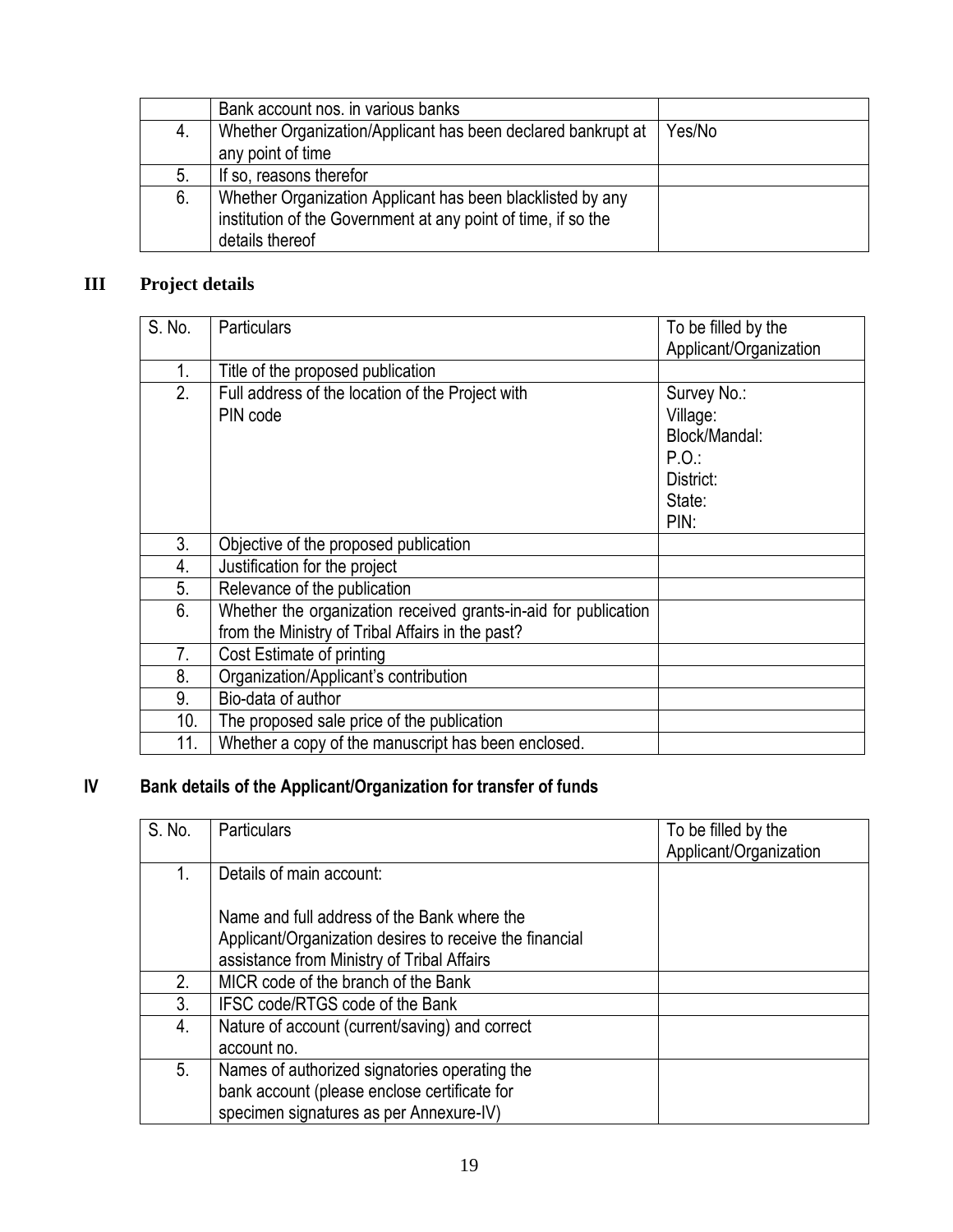| 6. (i) | Details of account at project site:<br>Name and address of the Bank at the project site<br>with MICR code |  |
|--------|-----------------------------------------------------------------------------------------------------------|--|
| (i)    | IFSC code/RTGS code of the Bank                                                                           |  |
| (iii)  | Nature of account (current/saving) and correct<br>account no.                                             |  |
| (iv)   | Names of project head operating the bank account                                                          |  |

- **Note: Authorization letter** as enclosed as **Annexure-IV & V** and **Surety Bond** enclosed as **Annexure VI** to be attached with application. The Authorization letter should be countersigned by the Bank Manager. The details on this letter shall be for that bank where the grants have been proposed to be transferred by the organization.
- **V** Details of Annexures (to be enclosed as per **checklist** prescribed in the guidelines and also indicated in Appendix)
- 1.
- 2.
- 3.
- 4.

### **Declaration**

I hereby solemnly affirm that the information given above is true to the best of my knowledge.

Date: Date: Signature of the President/Secretary Place: Name of the Signing Authority and Official Stamp of the Organization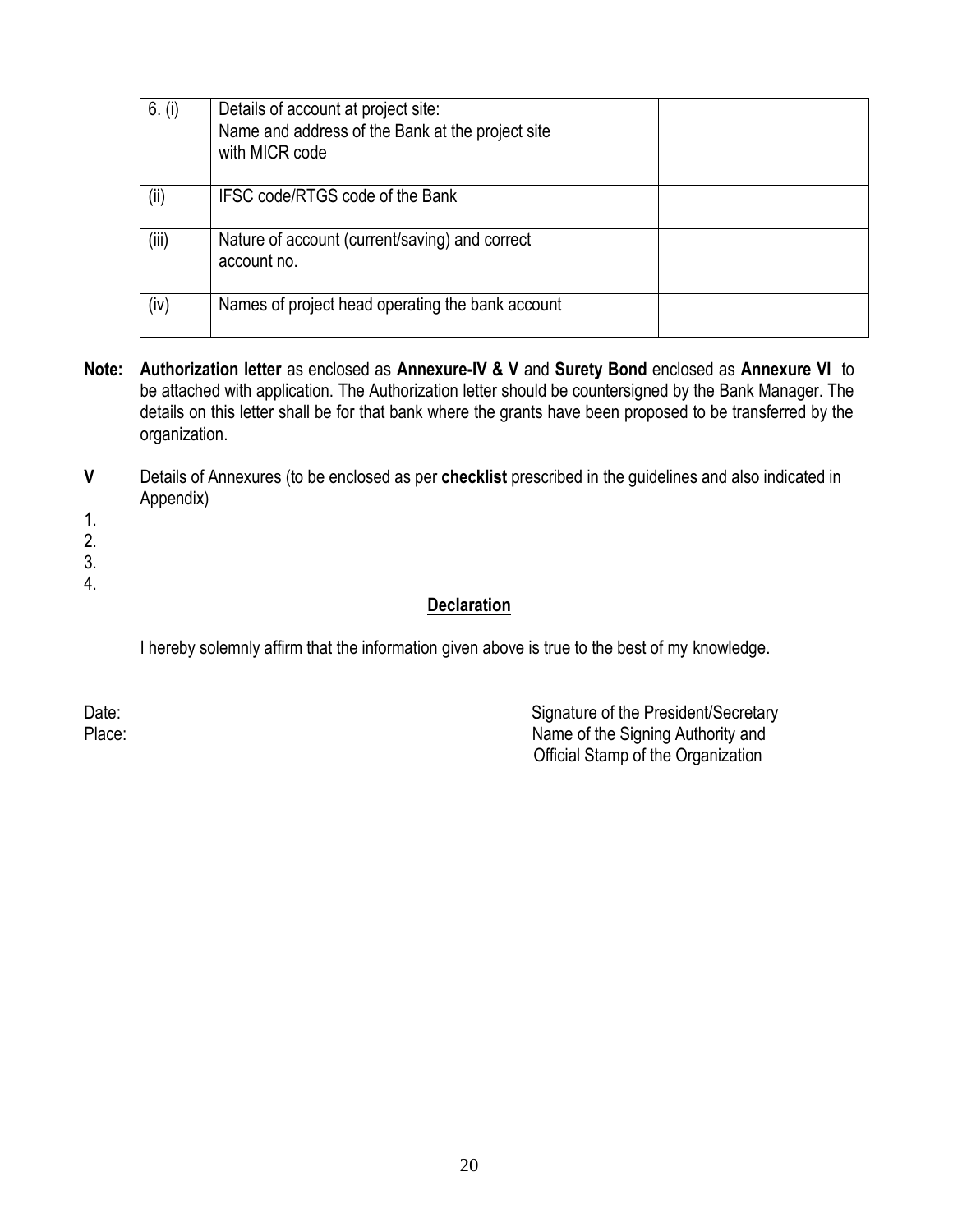### **Composition of Managing Committee/Governing Body**

**1. Name and Postal Address of the organization:**

**2. Details of Managing Committee/Governing Body**

| S.No. | Name of the    | Sex    | Father's | Spouse's | Complete    | Whether SC/ | Self       | Occupation of | Position held in the |
|-------|----------------|--------|----------|----------|-------------|-------------|------------|---------------|----------------------|
|       | <b>Members</b> | (M/F)  | Name     | Name     | Residential | ST/OBC/GEN  | Occupation | the Spouse    | Managing Committee/  |
|       |                |        |          |          | Address     |             |            |               | Governing Body       |
|       |                | າ<br>J |          |          |             |             |            |               | ιv                   |
|       |                |        |          |          |             |             |            |               |                      |
|       |                |        |          |          |             |             |            |               |                      |
|       |                |        |          |          |             |             |            |               |                      |
|       |                |        |          |          |             |             |            |               |                      |
|       |                |        |          |          |             |             |            |               |                      |

### **3. Declaration:**

1. Certified that the composition of the above Managing Committee/Governing Body is in accordance with the approved Bye laws and Memorandum of Association of the Organisation.

2. Certified that the above Managing Committee was elected by the General Body in its meeting held on \_\_\_\_\_\_\_\_\_\_\_\_\_\_\_\_\_. The life of the Committee is from \_\_\_\_\_\_\_\_\_\_\_\_\_\_ to \_\_\_\_\_\_\_\_\_\_.

3. Certified that the instant proposal has the consent of all the aforesaid members including the members belonging to Scheduled Tribes.

Place: Signature of President/Secretary Date: Full Name of the signatory **Designation** Seal of the Organisation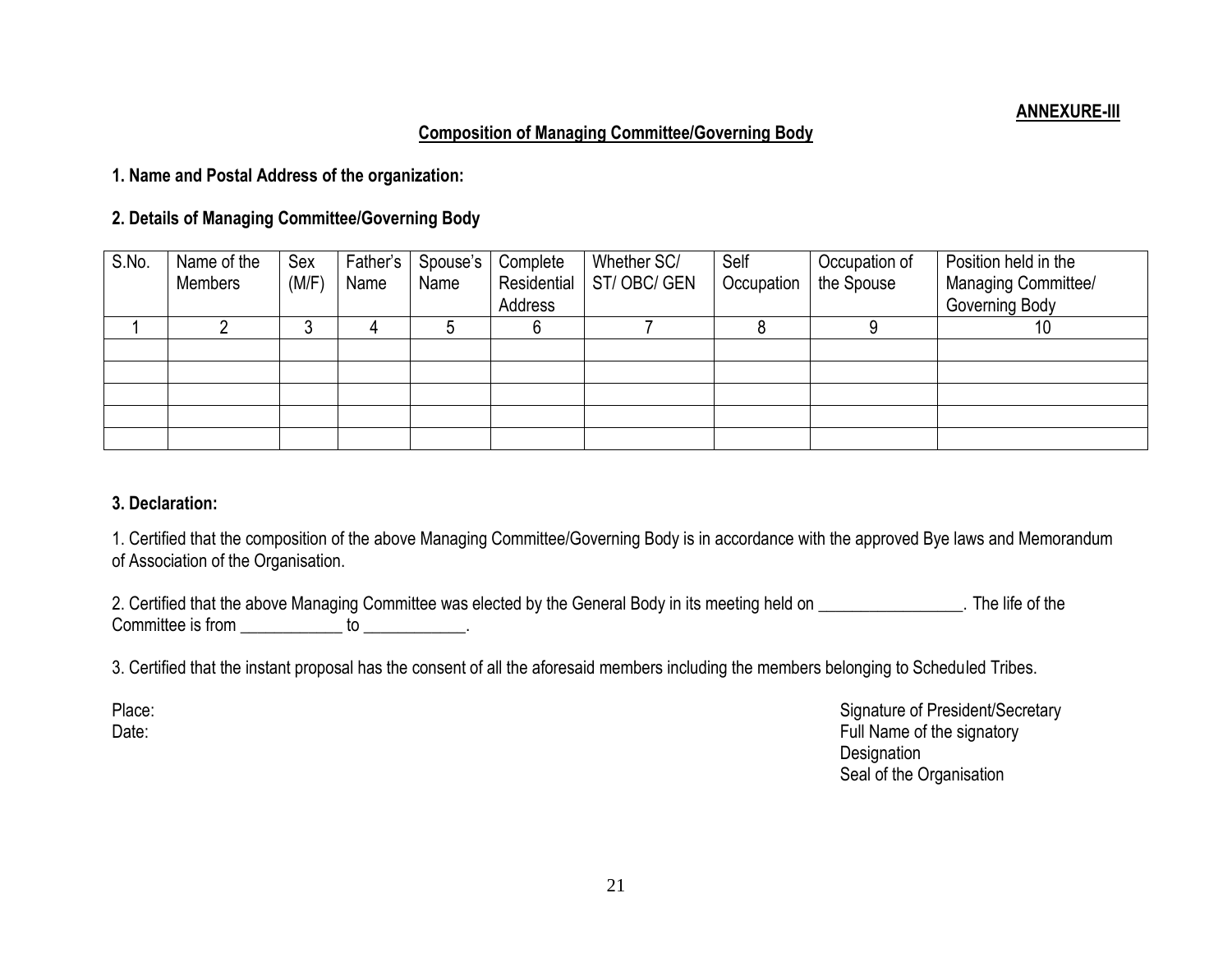### **ANNEXURE-IV**

### **CERTIFICATE**

Authorised Signatories Operating Bank A/C No. In Respect of Organization \_\_\_\_\_\_\_\_\_\_\_\_\_\_\_\_\_\_\_\_\_\_\_\_\_\_\_ \_\_\_\_\_\_\_\_\_\_\_

I- Signature: Name: Address: Designation in organization

II- Signature: Name: Address: Designation in organization:

Signature of Bank Authority with stamp\_\_\_\_\_\_\_\_\_\_\_\_\_\_\_\_\_\_\_\_\_\_\_\_\_\_\_\_\_

Name & Designation:

Name and address of Bank:

Date:

………….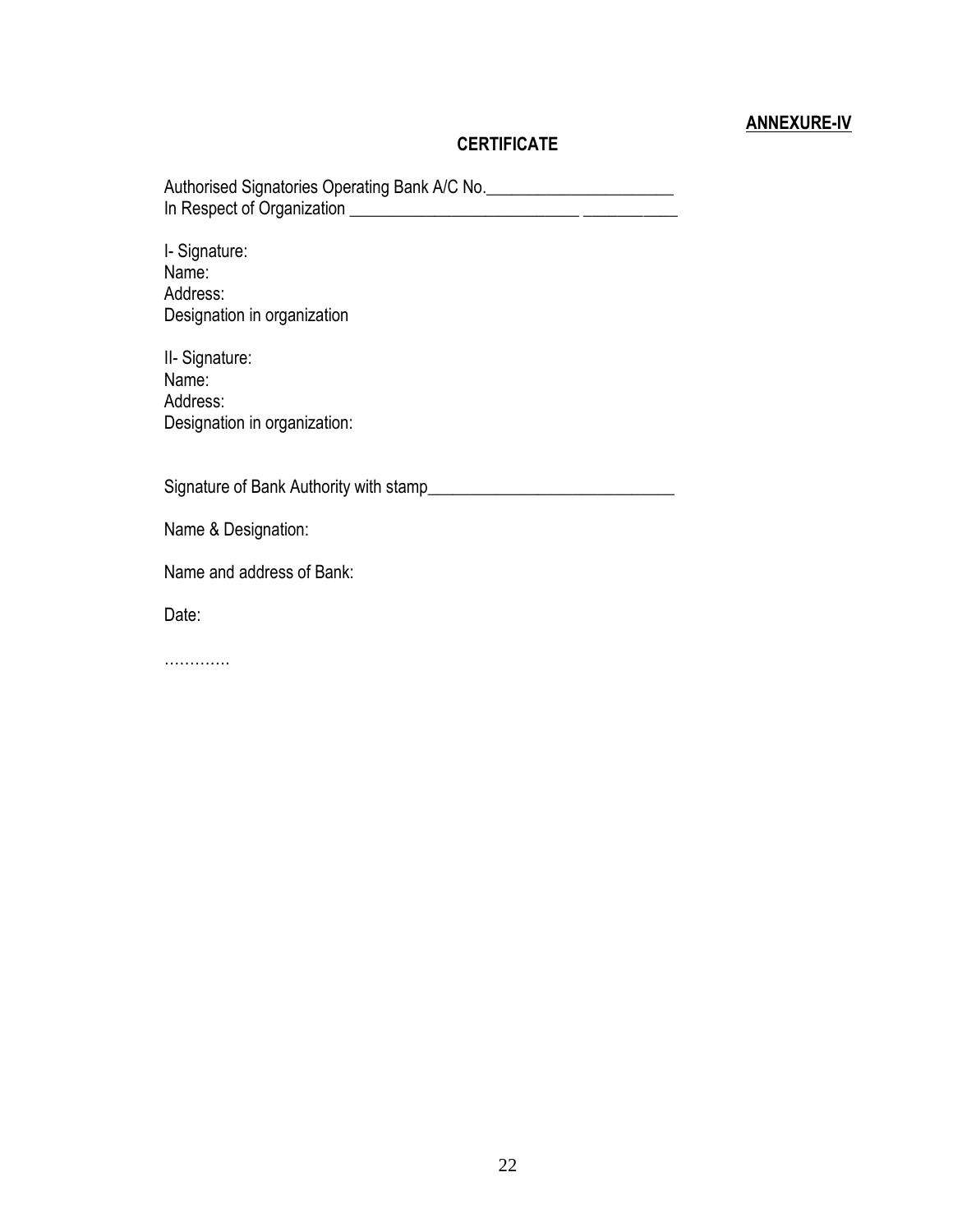### **AUTHORIZATION LETTER**

### **ANNEXURE-V**

I/We \_\_\_\_\_\_\_\_\_\_\_\_\_\_\_\_\_\_\_\_\_\_\_\_\_\_\_\_\_\_\_\_\_\_\_\_\_\_\_\_ (Organisation Name) would like to receive the sums disbursed by the Ministry of Tribal Affairs electronically to our bank account detailed below. The account number duly verified by the bank on their letter & seal is enclosed:

| Name<br>of<br>payee<br>as in<br>bank<br>account | Address | <b>District</b> | Pin<br>Code | State | Telephone<br>Number<br>with STD<br>Code | Fax<br>No. | E-mail<br>address | TIN/TAN/<br>PAN No.<br>of the<br>organisati<br>on/Institut<br>ion | Name<br>of the<br><b>Bank</b> | <b>Bank</b><br><b>Branch</b><br>(full<br>Address<br>with<br>telephone<br>No.) | <b>Bank</b><br>account<br>no. | Account<br>Type | Modes of<br>Electronic<br>transfer<br>available<br>in bank<br>branch<br>(RTGS/<br>NEFT/<br>ECS/<br>CBS) | <b>IFSC</b><br>Code <sub>2</sub> | <b>MICR</b><br>Code |
|-------------------------------------------------|---------|-----------------|-------------|-------|-----------------------------------------|------------|-------------------|-------------------------------------------------------------------|-------------------------------|-------------------------------------------------------------------------------|-------------------------------|-----------------|---------------------------------------------------------------------------------------------------------|----------------------------------|---------------------|
|                                                 |         |                 |             |       |                                         |            |                   |                                                                   |                               |                                                                               |                               |                 |                                                                                                         |                                  |                     |

| Signature (Name) |  |
|------------------|--|
| Organisation     |  |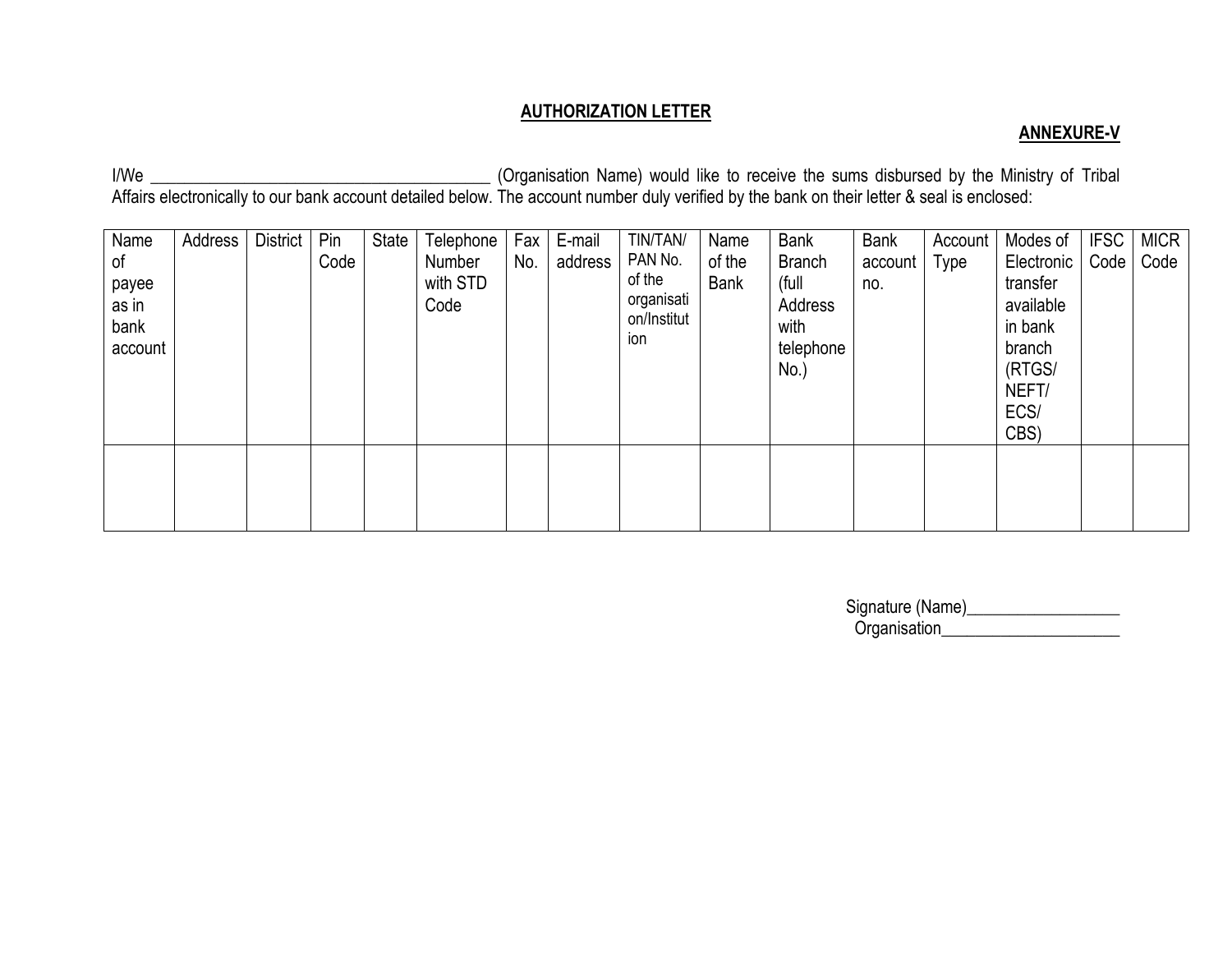### **(To be furnished on Rs. 20/- Non-Judicial Stamp Paper)**

### **SURETY BOND**

KNOW ALL MEN BY THESE PRESENTS THAT we the -------------ABC---------------------------------------------------- (name of the organization as in Registration Certificates) an association registered under the Societies Registration Act, 1860 having been registered by the office of ---------------------(Name and full address of Registering Authority), vide Registration Number---------------------------dated -----------------------office at -------------in the state of ------------------(herein after called the obligor/obligors) are held and firmly bound to the President of India ( herein after called the Government) in the sum of Rs. -----------------(in words Rs.-------------------------only) with interest therein @ 10% per annum well and truly to be paid to the President on demand and without demur, for which payment we bind ourselves and our successors and assigns by these presents.

2. SIGNED this ---------day of ---------in the year TWO thousand and ------------------------

3. WHEREAS the obligors has sent a request proposal to Government, through the Union Ministry of --------- ---------------for Grants of Rs. ---------------------Vide his letter number------------------------------Dated---------------------; the obligor is willing to accept the proposed amount or any other amount approved/sanctioned by the Government. The Obligor is willingly executing this bond of proposed amount with the stipulation that obligor will be bond upto this amount or by the actual amount approved/sanctioned by the Government, whichever is less. The obligor is also willing to accept all terms and conditions mentioned in the "Letter of Sanction" to be issued by the Government.

4. Now the condition of the above written obligation is such that if the obligors duly fulfill and comply with all the conditions mentioned in the letter of sanction, then above written bond or obligation shall be void and of no effect. But otherwise it shall remain in full force and virtue. If a part of the grant is left unspent after the expiry of the period within which it is required to be spent, the obligors agree to refund the unspent balance along with interest at rate of 10% (ten percent) per annum unless it is agreed by the sanctioning authority to be carried over to the next financial year. The amount of grant shall be refunded along with interest earned thereon.

5. The Society/Trust agrees and undertakes to surrender/pay to Government the monetary value of all such pecuniary or other benefits which it may receive or derive/have received or derived through/upon unauthorized use (such as letting out premises for adequate or less than adequate consideration or use of the premises for any purpose other than that for which the grant was intended) of the property/building or other assets created/acquired/constructed largely from out of Government grant. The decision of the Secretary to the Government of India in the Ministry of ----------------------- Department of ---------------------------- or the administrative Head of the Department concerned shall be final and binding on the Society/Trust, in respect of all matter relating to the monetary value mentioned above to be surrendered/paid to the Government.

6 -The member of the executive committee of the grantee will

- (a) abide by the conditions of the grants in aid by the target dates, specified in the letter of sanction and
- (b) not divert the grants or entrust execution of the scheme or work concerned to other institution (s) or organization (s); and
- (c) abide by any other conditions specified in the agreement governing the grants in aid.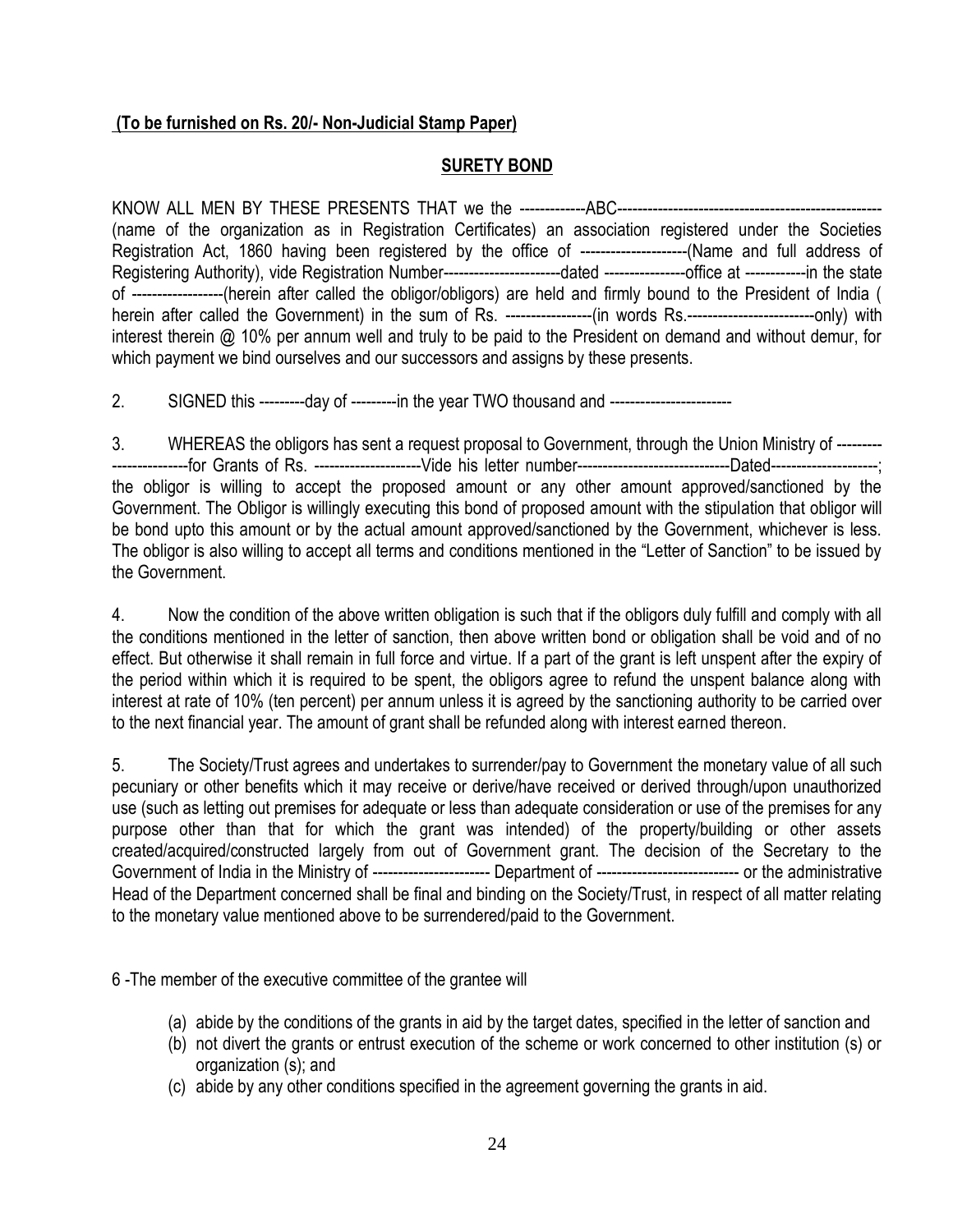In the events of grantee failing to comply with the conditions or committing breach of the conditions of the bonds, the signatories to the bonds shall be jointly and severally liable to refund to the President of India, the whole or a part amount of the grant with interest @ 10% per annum thereon. The stamp duty for this bond shall be born by the Government.

### 7-AND THESE PRESENTS ALSO WITNESS THAT

- (i) The decision of the Secretary to the Government of India in the Ministry of ………… Department of ……………. On the question whether there has been breach or violation of any of the terms and conditions mentioned in the sanction letter shall be final and binding on the obligors; and
- (ii) The Government shall bear the stamp duty payable on these presents.

In witness whereof these presents have been executed as under on behalf of the obligors and day herein above written in pursuance of the Resolution No------------- dated--------passed by the Governing Body of the obligors, a copy whereof is annexed.

 $($ Signed for an on behalf of Signature of the grantee.

(Name of the Obligor Association, as registered.) **Full Mailing Address------------------------------**Telephone Number/ Mobile NO. ---------------------- E-mail address (if available) Fax Number:

- 1. Registration Number of Association
	- 2. Place of Registration\_\_\_\_\_\_\_\_\_\_\_\_\_\_\_
	- 3. Date of Registration\_\_\_\_\_\_\_\_\_\_\_\_\_\_\_\_
	- 4. Registration Authority(RA)\_\_\_\_\_\_\_\_\_\_
	- 5. Mailing Address of (R.A.)
	- 6. Telephone Number/Email etc. of  $R.A.$
	- 7. TIN/TAN/PAN No.

(In the presence of) Witness name, address and signature

(i)

(ii)

(Sign) Accepted for an on behalf of the President of India

**Designation Date Date Date** Name & Address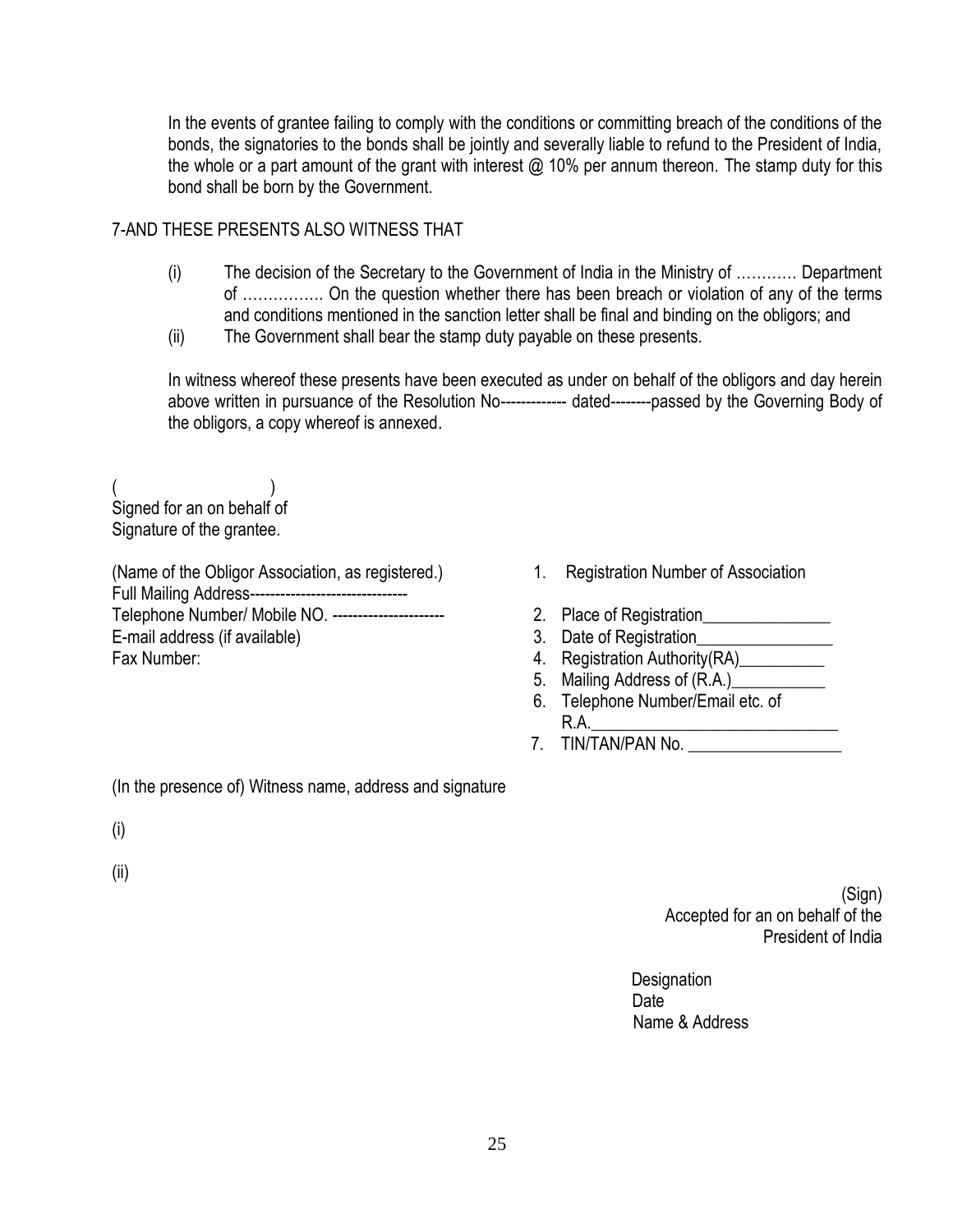### **ANNEXURE-VII**

## **ACCEPTANCE OF TERMS & CONDITIONS**

The organisation agrees to abide by all the terms & conditions, guidelines of the scheme, provisions of GFRs, and any subsequent revision/changes therein.

Date **Signature of President/Secretary** Place Full Name Designation Official Seal